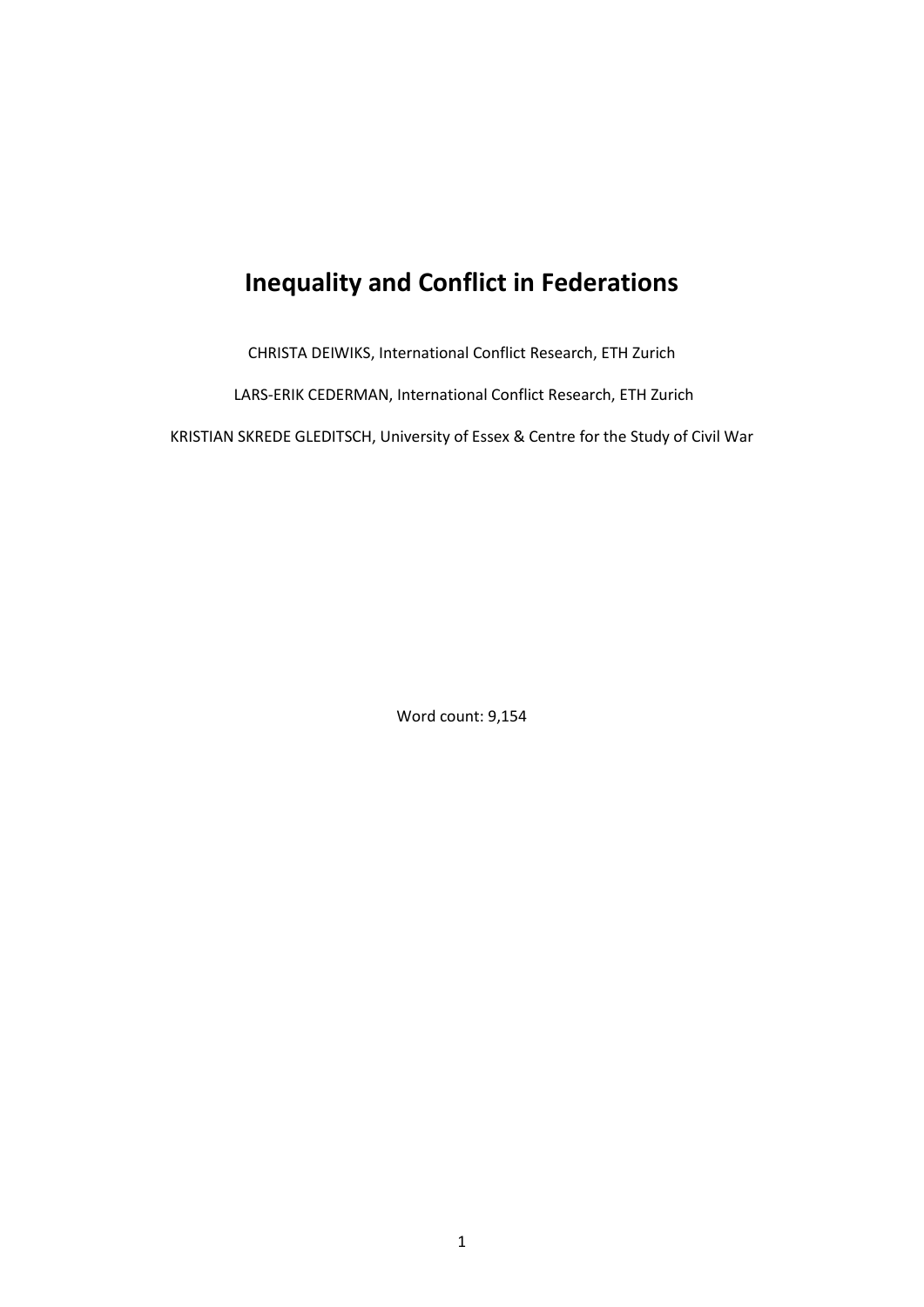#### **Abstract**

Case study evidence suggests that inequality between regions in federations affects the risk of secessionist conflict. However, the conventional quantitative literature on civil war has found little support for a link between economic inequality and civil war. This article argues that this seeming discrepancy in part stems from differences in the conceptualization of inequality and operationalization. The authors adopt a spatial approach, based on recently geo-coded data on economic wealth, ethnic settlements and administrative units in 31 federal states between 1991 and 2005, and demonstrate strong evidence that regional inequality affects the risk of secessionist conflict. The results indicate that both relatively developed and underdeveloped regions are indeed more likely to be involved in secessionist conflict than regions close to the country average. The findings on inequality remain robust even when controlling for ethno-nationalist grievances and other potentially confounding factors.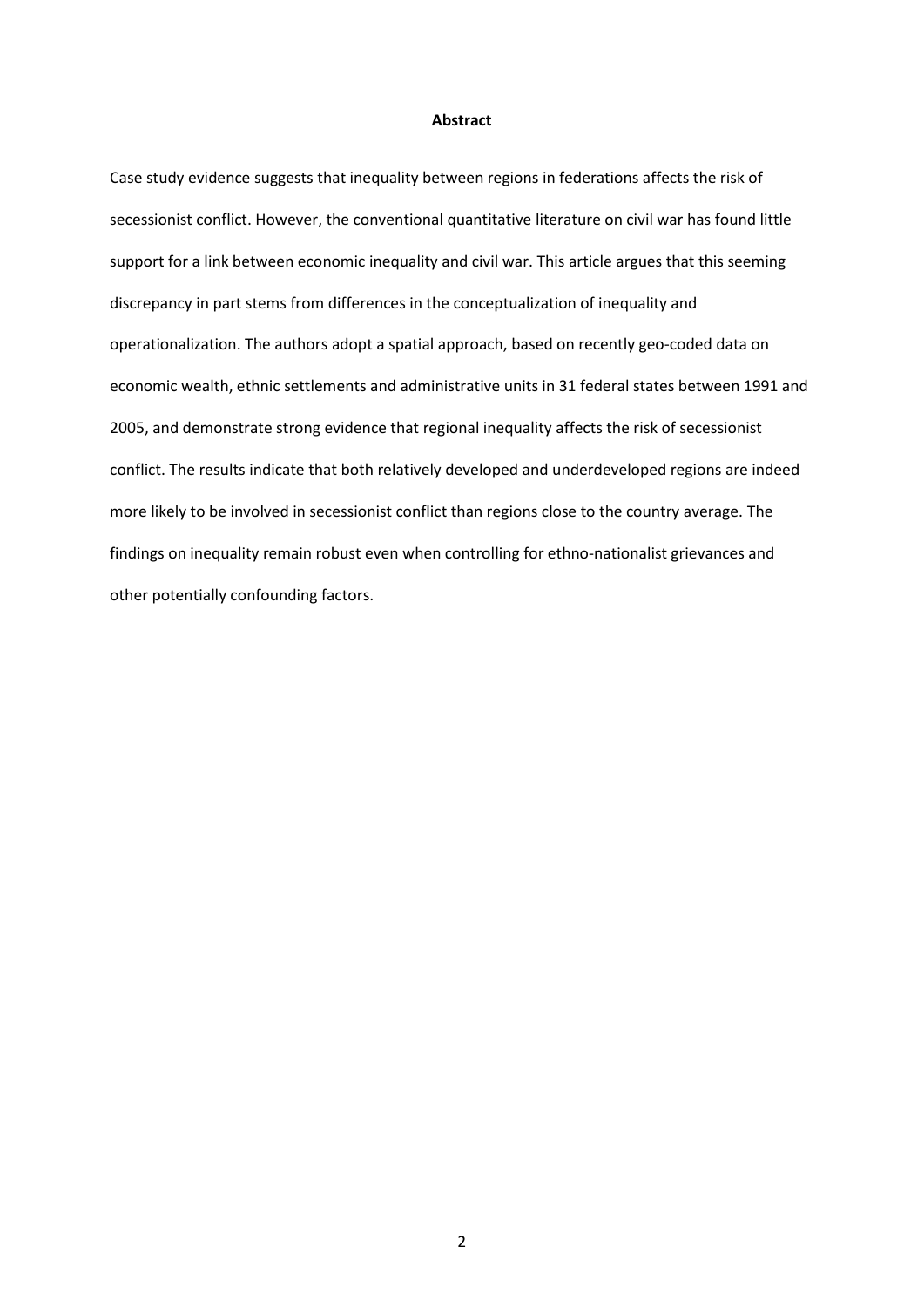## **Introduction**

Does interregional inequality cause secessionist conflict in federations? Case study evidence reveals numerous examples of ethno-nationalist conflict and secessionism where economic issues appear to have played an important role, with the perhaps most prominent examples in the conflicts during the post-Cold-War break-ups of the Soviet Union and Yugoslavia. Although theories of nationalism have emphasized how inequality has motivated secessionism in Europe and not necessarily in violent ways, there are also strong reasons to believe that similar mechanisms can help account for violent conflict in the developing world. For example, observers have emphasized how the Biafran conflict in Nigeria in 1967 or the secessionist conflict in Punjab in the early 1980s were fueled by perceptions of economic injustice (Bookman, 1992). Closer scrutiny of the cases highlighted in prior studies demonstrates that both relatively poor regions such as Biafra, the former Eastern Region of Nigeria, as well as relatively richer regions such as Slovenia and Croatia have been involved in violent secessionist conflict. While the mere wealth difference between a region and the rest of the state does not necessarily result in violence, such apparent distributional inequities are likely to develop into contentious issues between a region and the center. In particular in cases where regions have a distinct ethnic identify, perceived ethnic discrimination through economic disadvantages may trigger or reinforce ethno-nationalist grievances, thus increasing the risk of secessionist conflict.

However, recent large-N studies (e.g. Collier & Hoeffler, 2004; Fearon, 2003) have mostly dismissed inequality as a cause of civil war and claim that there is no empirical support for this claim. We argue that their findings reflect choices regarding the units of analysis and measures of inequality rather than demonstrate that there is no relationship. Conventional individual-level measures of inequality do not capture group or regional differences, which are highly salient in ethno-nationalist and secessionist conflict.

By relying on regional measures of inequality, our paper explores whether there is evidence for a general link between economic inequality and secessionist conflict in federations. Most previous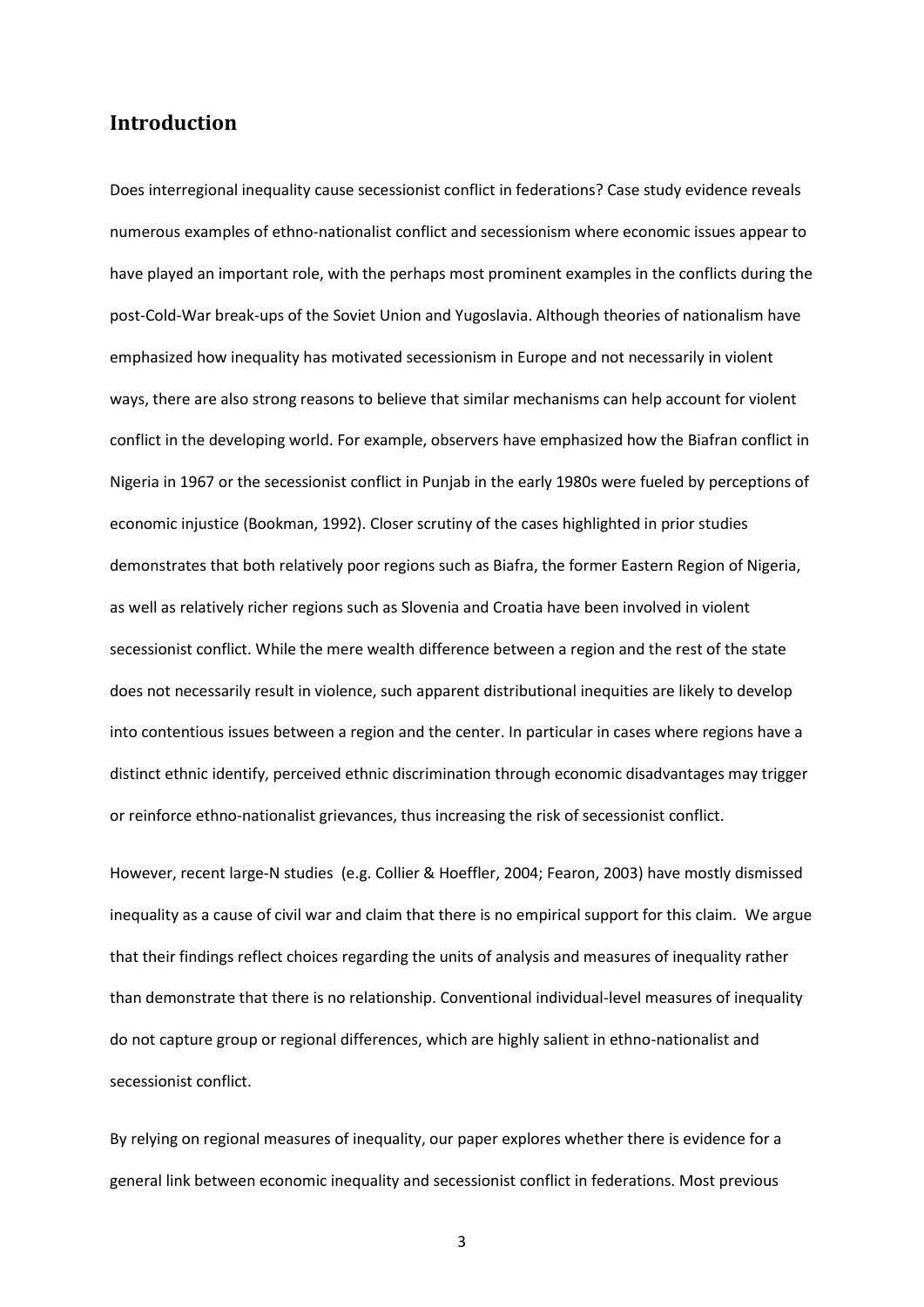studies of regional inequality and secessionist conflict have been limited in scope due to a lack of suitable cross-national data. In fact, few systematic studies cover more than a particular world region. We try to overcome these shortcomings through more extensive tests based on new geocoded data on administrative units (Author) and spatial economic data from Nordhaus (2006) to derive measures of interregional inequality for 31 federal countries between 1991 and 2005. Combining these measures with recently collected data on ethnic settlement patterns allows us to examine empirically propositions on regional inequality and secessionist conflict in federations on a much broader basis than previous studies. Our results indicate that both relatively poor and affluent regions are more likely to see secessionist conflict.

Moreover, while recent research has shown that ethnic grievances due to political exclusion or domination by other groups may increase the risk of secession (see e.g. Walter, 2009; Wimmer, 2002), most existing research on inequality and secessionist conflict has ignored political inequalities, and not considered the relationship between economic and political inequalities. However, federal states often host a multitude of nationalities, and the boundaries of ethnic groups and regions sometimes overlap. In such polities, interregional inequalities may trigger economic grievances that give rise to violent, ethno-nationalist struggles. Conversely, ethno-nationalist grievances can also exacerbate conflicts over economic issues such as centralization and regional transfers. Since political and economic grievances may coincide, it is sometimes not even clear whether the predominant conflict issue is cultural or national autonomy or economic inequalities between groups.<sup>1</sup> While some of the literature on regional inequality takes into account the regional concentration of ethnic groups (e.g. Bakke & Wibbels, 2006; Sambanis & Milanovic, 2009), few analyses of the effect of regional inequality on conflict have considered ethno-nationalist grievances explicitly. We find strong evidence that ethno-nationalist grievances indeed are positively associated with secessionist conflict

**.** 

 $<sup>1</sup>$  See Connor (1994) for a discussion of the relevance of economic factors versus factors relating to the ethnic</sup> group in ethno-nationalist wars, and critique of the argument that secessionism primarily is driven by economic factors. By contrast, Hechter (1975) emphasizes the economic origins of ethnic separatism, and Gourevitch (1979) maintains that 'the location of […] economic activities within each country clearly has something to do with the emergence of peripheral nationalism' (p.319).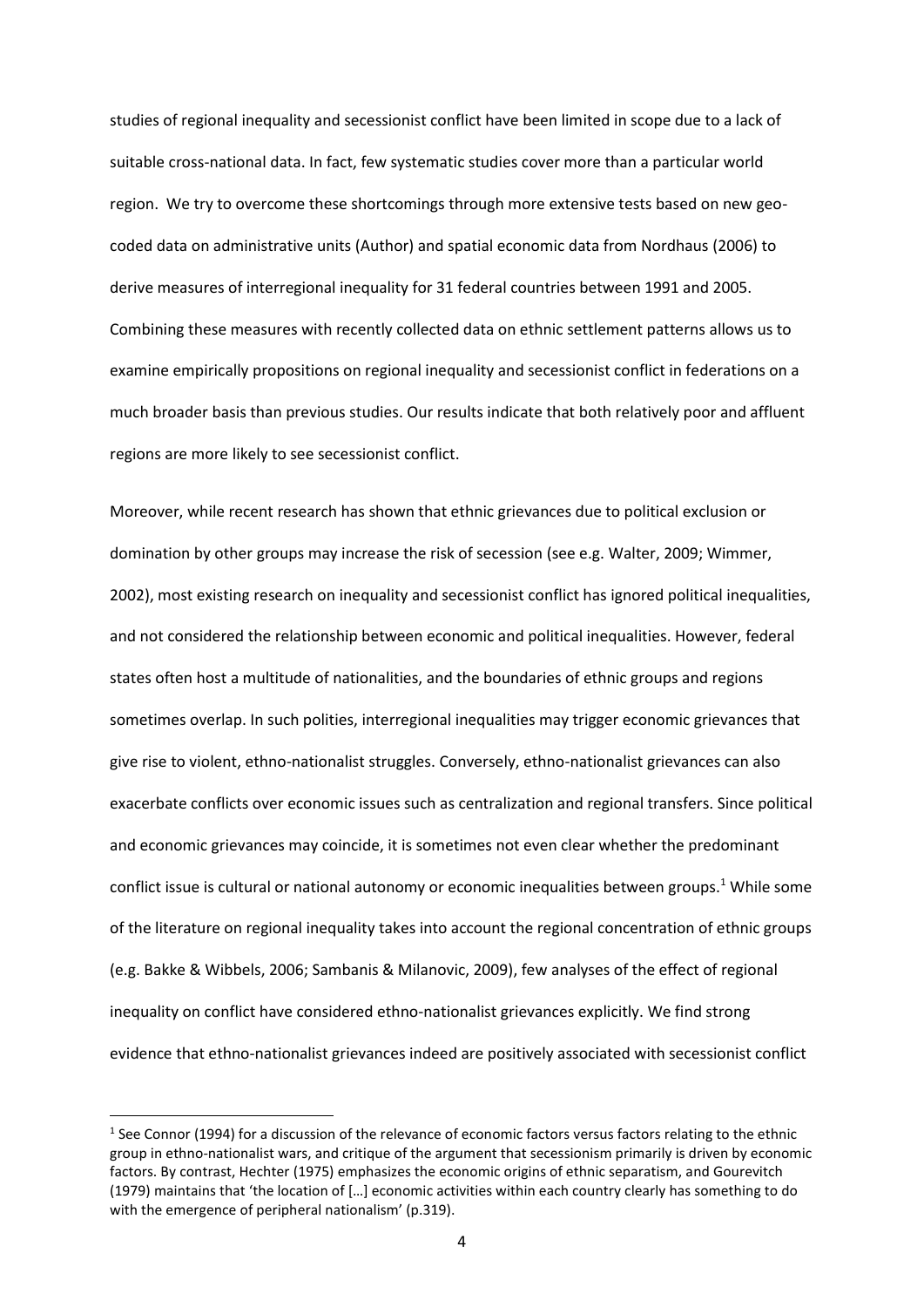and that economic inequality increases the risk of conflict, and the two appear to have independent effects on conflict.

The paper is structured as follows: The next section reviews the literature on horizontal and regional inequality and their relationship to secessionist conflict. In the third and fourth sections, we discuss ethno-nationalist grievances and regional autonomy as other explanatory factors of secessionist conflict respectively, followed by sections presenting our hypotheses and the statistical analysis. We close by discussing the significance and limitations of our results.

### **Inequality and conflict**

### *Individual and group inequality*

Inequality plays a prominent role in the literature on the causes of civil wars. Classical contributions include important studies of peasant uprisings, viewed as a response to rural poverty (e.g. Scott, 1976; Moore, 1966). Other scholars have linked conflict to various types of inequality in terms of structural social imbalances such as uneven income or land distributions (Russett, 1964; Muller, 1985; Muller & Seligson, 1987). However, as with grievance perspectives more generally, this literature has attracted sustained criticism from scholars who emphasize resource mobilization (Snyder & Tilly, 1972) and individual rational actor models (Weede, 1987; see Lichbach, 1989, for an overview of the debate). This skepticism over inequality-based explanations of conflict has been reinforced by the more recent wave of quantitative studies of civil war pioneered by Paul Collier at the World Bank from the late 1990s. Linking inequalities directly to grievances, these authors typically operationalize inequality by the Gini coefficient of the income distribution among individuals or households. Collier and Hoeffler (2004), for example, dismiss inequality as a cause of civil wars since they find no relationship between individual income inequality and conflict. In another important study, Fearon and Laitin (2003) also reject both ethnic and political grievances as explanations of civil war, based on measures of individual-level income inequality as well as a purely demographic indicators of ethnic diversity such as the ethno-linguistic fractionalization index. Based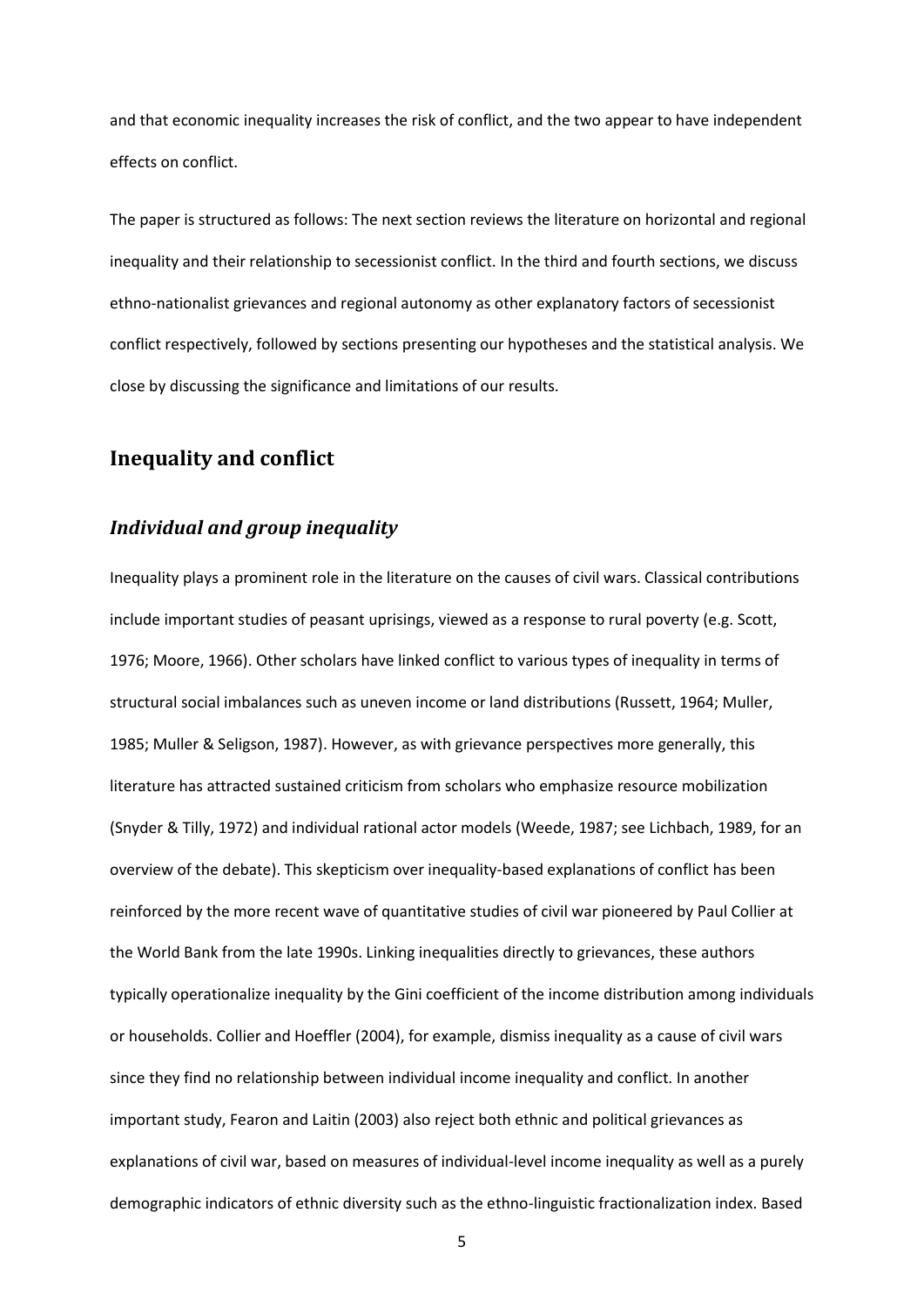on this operationalization, the authors conclude that neither economic inequality nor ethnic grievances increase the risk of conflict.

However, since these empirical results are based on individual level measures, disregarding the relationship between inequality and other social cleavages, it is still possible that there may be important relationships between inequality and conflict. In fact, there are good reasons to believe that civil-war violence arises from interaction involving collective actors, such as ethnic groups or political organizations, rather than being a primarily individual-level phenomenon. By distinguishing 'vertical' from 'horizontal' inequality, Stewart (2009) and her colleagues shift the focus away from individual-level measures to a group-level logic that is more readily applicable to understanding possible incentives for internal conflict. Defining horizontal inequalities as 'inequalities in economic, social or political dimensions or cultural status between culturally defined groups', Stewart (2009: 11) asserts that the recent quantitative literature has largely overlooked inequality's conflict-inducing impact due to its tendency to rely on individualist, rather than group-based, indicators of wealth differences:

But the majority of internal conflicts are organized group conflicts–they are neither exclusively nor primarily a matter of individuals committing acts of violence against others. What is most often involved is group mobilization of people with particular shared identities or goals to attack others in the name of the group.

Although limited data availability has made it difficult to evaluate the relationship between horizontal inequalities and conflict in cross-national comparative studies, there are several case studies that show that relatively deprived ethnic groups seem more likely to engage in violent challenges of governmental authority (Stewart, 2009). More recently, statistical evidence based on selective, cross-national samples has been presented (Østby, 2008; Østby, 2009; Østby, Nordås & Rød, 2009). Yet, to our knowledge, there is no systematic study that investigates the relationship between inequality and secessionist violence in federations around the world.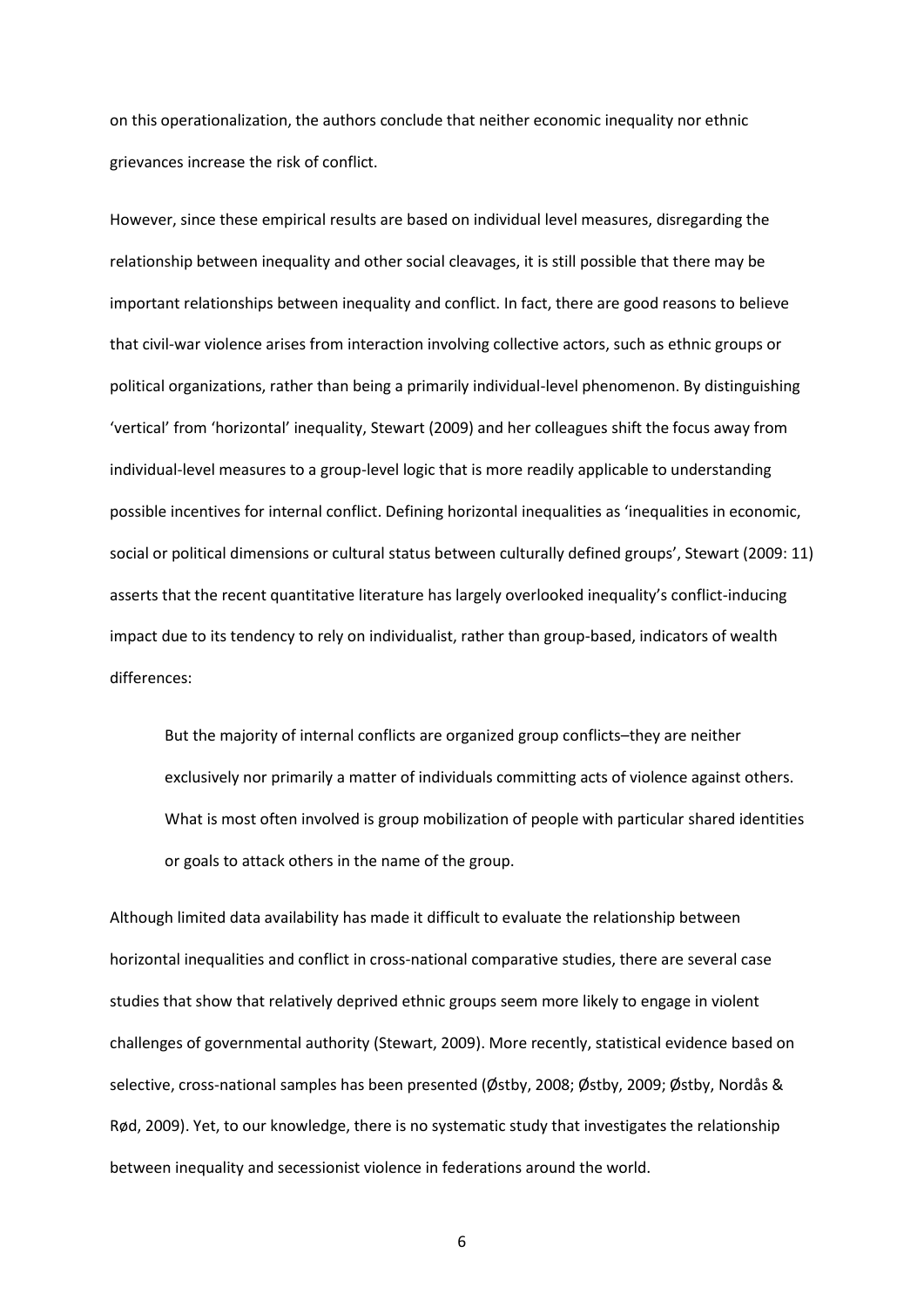### *Regional inequality*

**.** 

Most of the existing literature on horizontal inequality analyzes inequality between ethnic groups. In this paper, we instead focus on inequality between regions in federations, which may or may not coincide with particular ethnic groups and their settlement patterns. There are number of reasons why we believe it is helpful to focus on regions as potential units that may experience conflict. First, focusing on regional units rather than on ethnic groups at least partly circumvents criticism of group reification that has been directed at group-based accounts of ethnic conflict (e.g. Brubaker, 2004; Kalyvas, 2006). One problem with explanations of ethnic conflict based on ethnic groups concerns the potential endogeneity of groups to conflict. Using ethnic groups as fixed actors of ethnic conflict contradicts much of the constructivist literature on ethnicity and nationalism, which holds that ethnic groups can be molded and shaped through social interactions (e.g. Brass, 1991; Fearon & Laitin, 2000). A focus on regions rather than on ethnic groups partly solves this problem,<sup>2</sup> and also enable us to consider the extent of non-ethnic secessionist conflict.<sup>3</sup>

Second, it is more straightforward to identify regions or administrative units than ethnic groups. The precise and officially defined delineation of the territorial borders of regions makes it straightforward to identify the relevant units. In contrast, determining the membership of ethnic groups and their settlement patterns is much more difficult, especially in instances where there exists multiple and potentially overlapping relevant religious, linguistic and/or caste cleavages, as for example in the case of India (Laitin & Posner, 2001). Furthermore, changes in regional boundaries tend to be officially documented, while ethnic group membership is usually more fluid depending on social, economic and political processes, and ethnic groups are rarely geographically separated in a simple manner.

<sup>&</sup>lt;sup>2</sup> While we do use data on ethnic groups in the statistical analysis (see below), the ethnic group constellations coded in the data can vary in time and space, which is in keeping with constructivist conceptions of ethnic identities.

 $3$ The conflict data we use in the empirical analysis includes one non-ethnic secessionist conflict (Dagestan in the USSR in 1999).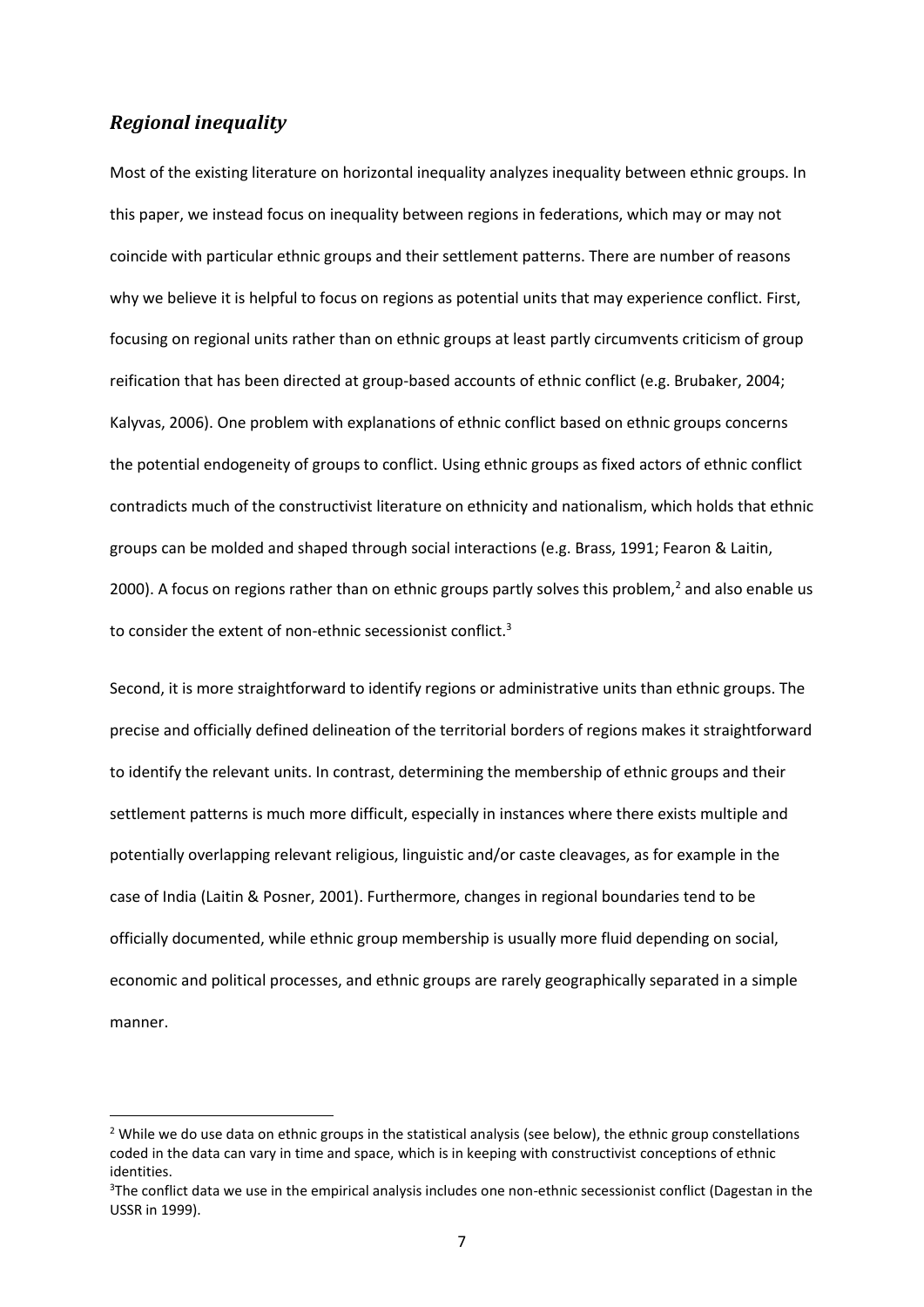Third, we only consider regions in *federations* since such units have a particularly important status compared to sub-state units in other types of states. A main characteristic of federal states is that their territories are geopolitically divided, and that this division has some constitutional or formal recognition (Bednar, 2009). This makes a first-level administrative unit in a federation a more meaningful unit of analysis than a first-level administrative unit in other types of states, which usually have a much more limited political role. Indeed, Feeley and Rubin (2008: 81) go as far as ascribing 'a personality' to the subunits, and 'an existence independent of their function'.

More generally, we argue that the effects of economic inequality in federations is particularly explosive compared to the situation in non-federations. Federalism, maybe more so than other forms of government, promises to guarantee fair governance through a system of shared rule and self-rule. As Elazar points out,

One of the primary attributes of federalism is that it cannot, by its very nature, abandon the concern for either power or justice but must consider both in relationship to each other, thus forcing people to consider the hard realities of political life while at the same time maintaining their aspirations for the best polity. It is not unfair to say that one purpose of federalism is to achieve this linking of the real and the ideal […] with the messianic aspirations for justice. (Elazar, 1987: 84)

Failure to live up to this promise is likely to provoke harsh reactions from the federal units, which will carefully monitor their relationship to the center and often extend their autonomy demands, especially as regards the distribution of wealth and resources.

The theoretical literature suggests that inter-regional inequality will *directly* affect nationalist mobilization and secessionist conflict, and also will be linked *indirectly* to conflict depending on *the ethnic composition of the region*. To illustrate the direct effect, scholars investigating the former Soviet Union point to how rich regions are more likely to mobilize for secession. For example, Roeder (1991) claims that secessionist nationalism can be viewed as a reaction to redistributive policies in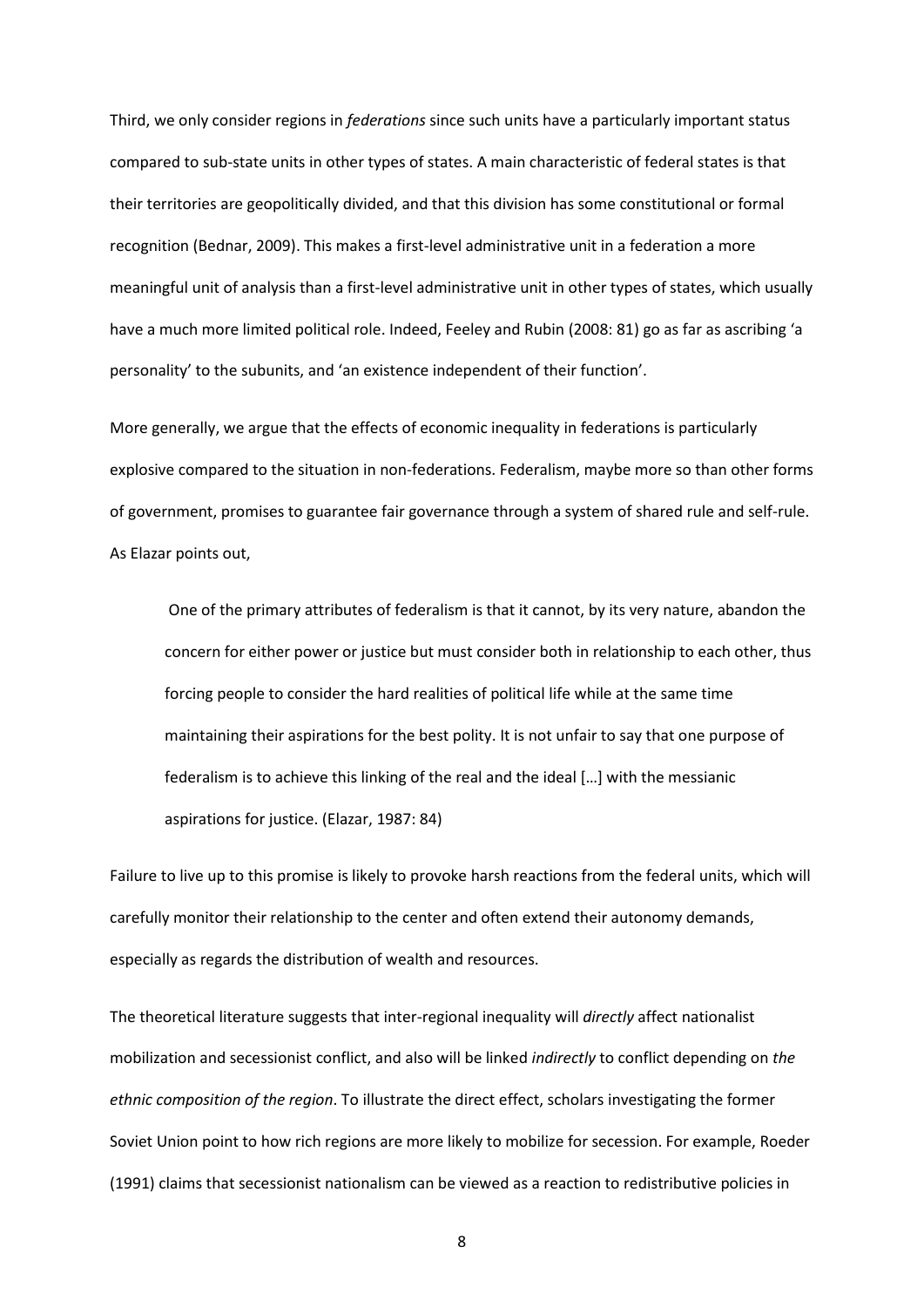comparably wealthy regions of the former Soviet Union, such as the Baltic region and parts of the Caucasus, which contributed disproportionally to the federal government and national economy. In an attempt to escape these burdens, these regions tried to shift the burdens to local minorities while at the same time giving preferential access to educational, political and economic opportunities to the titular ethnic group. As a result, nationalism and separatism were rife in these parts of the country (Roeder, 1991). This view is supported by Hale (2000), who stresses the fear of exploitation in comparably rich Soviet regions. His quantitative analysis of former Soviet republics demonstrates that the developed regions tried to break out sooner than less developed parts of the country. He furthermore provides statistical evidence that individual separatist attitudes tend to be higher in wealthier republics. In former Yugoslavia, many Slovenes expressed resentments over the region's disproportionate contribution to the federal budget.<sup>4</sup> Other regions rich in natural resources, such as Punjab in India and Bougainville in Papua New Guinea, complain that they receive too little from central funds given their contributions to the overall economy (Bookman, 1992).

Based on a different conception of economic grievances, many researchers argue that poor regions are more likely to seek secession. Some of these accounts follow the logic of Gellner (1969) and Hechter (1975), who suggest that differences in regional economic development to the detriment of peripheral regions fuels nationalism. Hechter's (1975) 'internal colonialism' thesis asserts that exploitation of peripheral regions breeds secessionist grievances. In his study of regional nationalism, Gourevitch (1979) notes that since 1945, banking, manufacturing, resource extraction and agribusiness had moved from Quebec to the neighboring province Ontario. This declining economic investment by Anglophone regions in the former region was the cause, rather than the effect, of separatist nationalism in Quebec, accompanied by accusations against the capital for its alleged exploitation of the province, undermining its economic development. Moreover, Quebec's separatist sentiment was largely accompanied by discontent with macroeconomic policies of the central

**.** 

<sup>4</sup> This type of resentment is nicely captured by the Basque saying that Spain is a 'cow with its muzzle in the Basque country and its udder in Madrid'; likewise Katanga is considered the 'milk cow for the whole Congo' (Horowitz, 1985:250,257)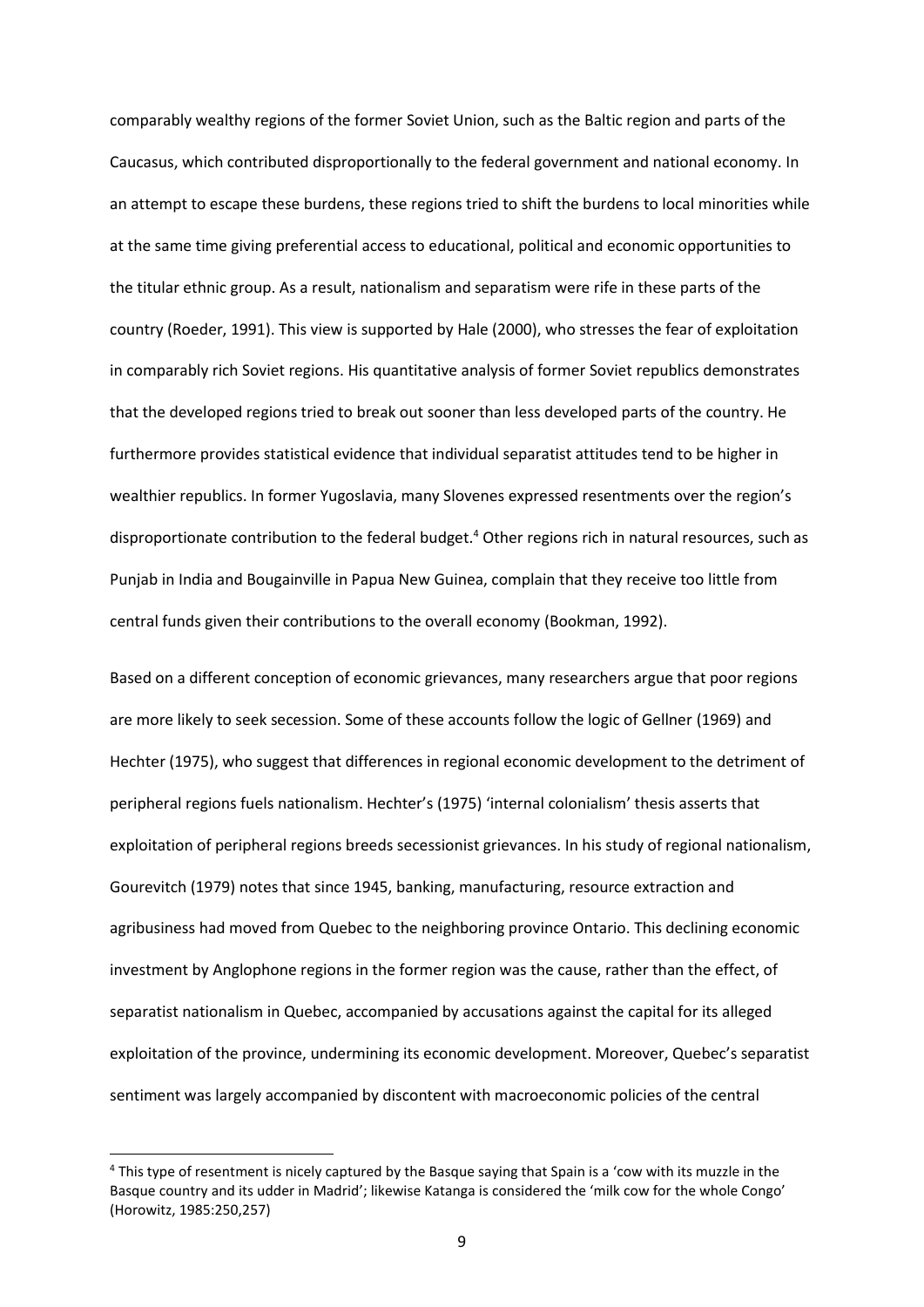government (Bookman, 1992). While this conflict has not turned violent yet, many others have. Violent conflict may result if ethnic groups lack avenues for non-violent political participation. Central governments are also more likely to forcefully oppose secessionist movements when a region contains natural resources. Both conditions applied in the case of Biafra, where the central conflict was the distribution of oil revenue in the Eastern Region. The disagreement turned violent in 1967, which may plausible stem from the increasing discrimination and political exclusion of the Igbo, the majority ethnic group in the Eastern Region from 1965 on (Wucherpfennig et al., 2010), and blocking the avenue for alternative means of political protest.

Furthermore, a recent statistical study by Østby, Nordås and Rød (2009) on regional inequality in 22 sub-Saharan African states helps us understand the mechanisms behind inequality and violence more generally. Based on geo-coded survey data, the study finds that relatively deprived regions are most likely to experience a civil war onset. The authors argue that in these regions, elites can easily draw on welfare differences and create a common enemy to unify the population and motivate them for rebellion.

Few scholars have considered the possibility that *both* rich and poor regions may have reasons to fight secessionist wars. In his analysis of regional economic development, Gourevitch (1979) identifies inequality as an important, though not the unique, factor influencing the emergence of nationalism, arguing that underdeveloped regions and developed but politically excluded regions tend to develop nationalism. He finds that both rich and poor regions in several Western countries have developed strong peripheral nationalism. Similarly, Horowitz (1985) stresses that both advanced and backward regions can develop grievances over revenue imbalances. According to Horowitz, more advanced regions are likely to see themselves as subsidizing poorer regions, and backward regions may not receive the per capita proportionate spending they would need to catch up economically with the rest of the country. Bookman reports similar results based on a study of 37 secessionist regions, and asserts that 'all regions may claim that they are giving too much or that they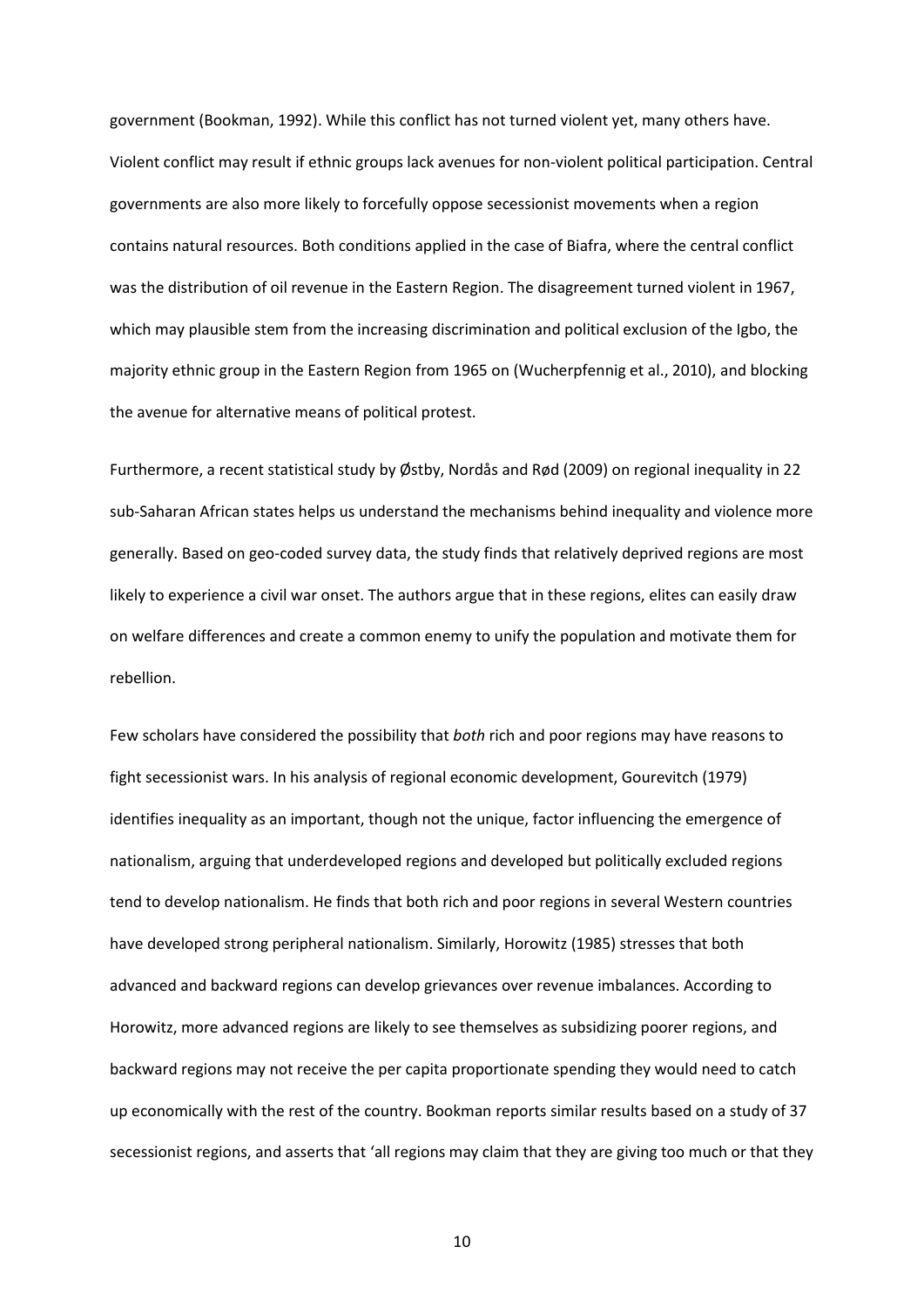are getting too little from the center, so that both relatively low- and relatively high-income states have a basis for complaint' (Bookman, 1992: 115).<sup>5</sup>

Common to most of these cases is regional disagreement with central economic policies that leave the federal subunits economically worse off than they aspire to be. The affluent regions feel they contribute too much to the federal budget and the less wealthy provinces feel they receive too little to catch up with the rest of the country. Although existing studies provide valuable insights into which regions are most conflict prone and why, they are typically limited to a few cases and hence potentially select on the dependent variable. For example, Roeder (1991) and Hale (2000) focus primarily on the former Soviet Union. Hechter (1975) analyzes peripheral nationalism of the British Isles from 1536 to 1966. Østby, Nordås and Rød's data study of sub-Saharan Africa includes no regions substantially above the country average. In sum, the restricted samples in previous studies limit their representativeness. Indeed, we cannot exclude that the answers reached as to whether regional inequality influences conflict may depend on the particular region considered.

## **Ethnic regions, ethno-nationalist grievances and regional autonomy**

As indicated in the introduction, it is often difficult to disentangle conflict dynamics and identify the core conflict issue. In his work on nationalism and secessionism, Hechter (2000) argues that economic interests and cultural claims often go together in conflicts. Conflict issues tend to coincide if the geographical boundaries of the region overlap with the boundaries of ethnic group settlements. This is often the case in ethno-federations, where subnational administrative units are designed to serve as homelands for ethnic groups that are geographically concentrated. In fact, much of the theoretical and empirical literature discussed above explicitly or implicitly assumes ethnic regional concentration. This assumption makes sense given that the Soviet Union was an ethno-

**.** 

<sup>&</sup>lt;sup>5</sup> In a more recent study, Sambanis and Milanovic (2009) contend that there are push factors affecting conflict processes of both rich and poor regions. With increasing interregional inequality, wealthy regions become exposed to more transfer duties, which could prompt them to seek exit. Poorer regions, on the other hand, might welcome an improvement in their economic status through secession, even if the main reason for secession is unrelated to economic factors.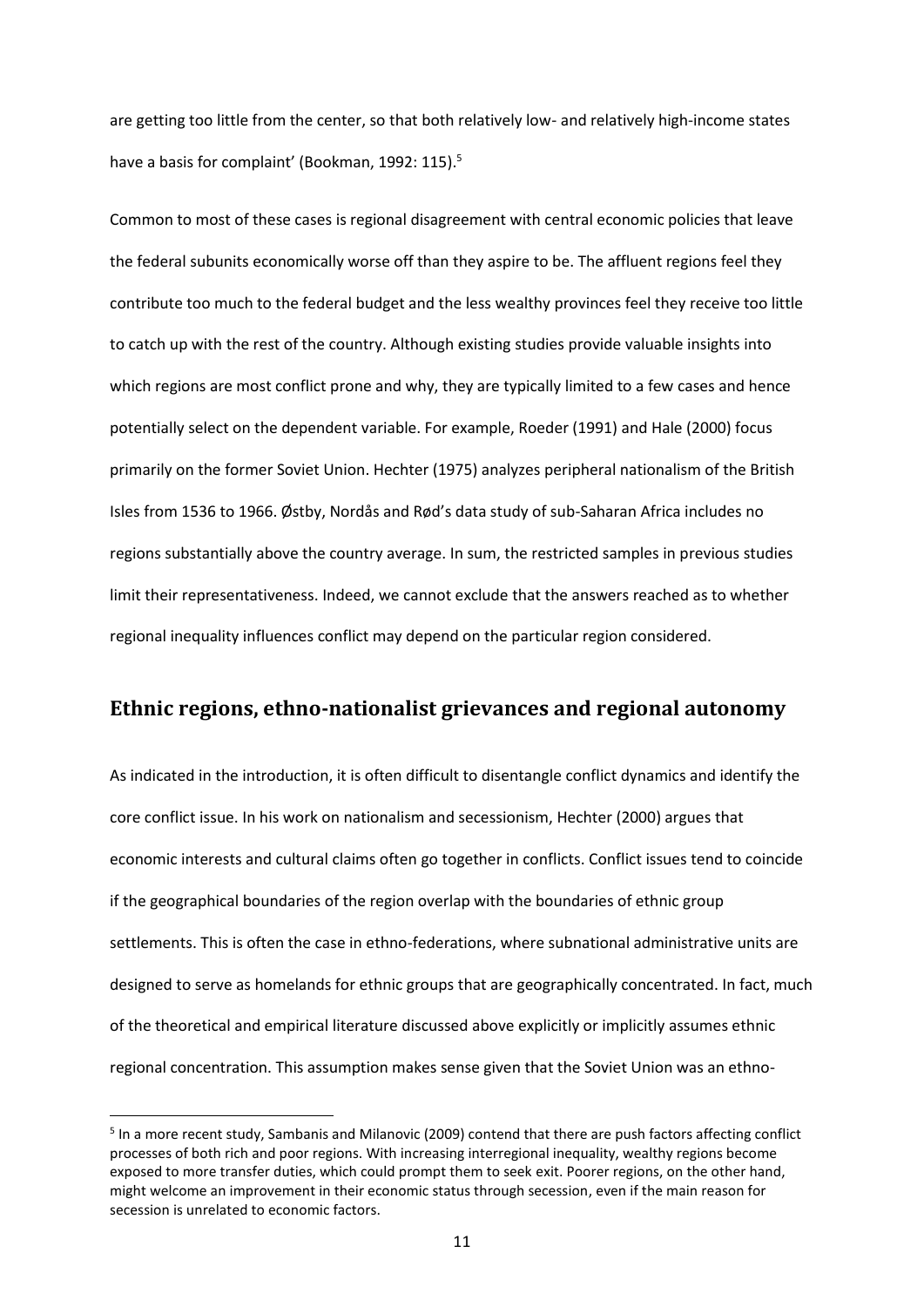federal construction, or that in Great Britain the Scots and Welsh reside in their 'own' delineated regions. Likewise, Gourevitch (1979) focuses on differences in economic growth in 'regions with ethnic potential', i.e. regions with distinct linguistic, institutional or historical traditions, or in other words, ethnic regions. He finds that in the presence of ethnically structured socio-economic inequalities regions with unequal growth are particularly prone to develop strong nationalism. Along similar lines, Bakke and Wibbels (2006) present statistical evidence for their hypothesis that the cooccurrence of interregional inequality and regionally concentrated ethnic groups in federations increase a country's risk of armed rebellion.<sup>6</sup>

However, demographic measures of ethnic configurations, such as concentration and fractionalization, do not provide much by way of explanation as to why leaders use ethnicity to 'structure' conflict along ethnic lines or exactly how violence arises. These measures do not consider groups' (lack of) access to state power and ethno-nationalism, which is an important oversight because nationalism is an inherent part of almost all violent secessionist conflict processes. Explicitly introduced by the French Revolution, the principle of nationalism dictates the political legitimacy depends on self determination in the name of the nation. Under such conditions, foreign domination can be expected to generate political grievances among dominated groups denied sovereignty (Gellner, 1983: 1). Exclusion from central power on ethnic grounds, then, highlights the identity boundaries of the excluded groups and leads to ethnic politicization. Moreover, excluded groups are more likely to resort to arms since other non-violent avenues to power are blocked. Thus, the key to such explanations is not ethnicity itself, but rather the way nationalism politicizes ethnicity in ways that tend to produce violence.

Once properly conceptualized and measured, ethnic nationalism can be shown to generate collective violence. In particular, recent quantitative studies indicate that if groups are deprived of access to

**.** 

<sup>6</sup> Unfortunately, their work does not indicate whether the poor and/or the rich regions are most prone to conflict since their unit of analysis is countries and they examine inequality rather than relative deprivation and relative wealth. Sambanis and Milanovic (2009) study intra-regional inequality and ethnic distinctiveness in combination. However, their dependent variable is the actual level of regional sovereignty and not conflict.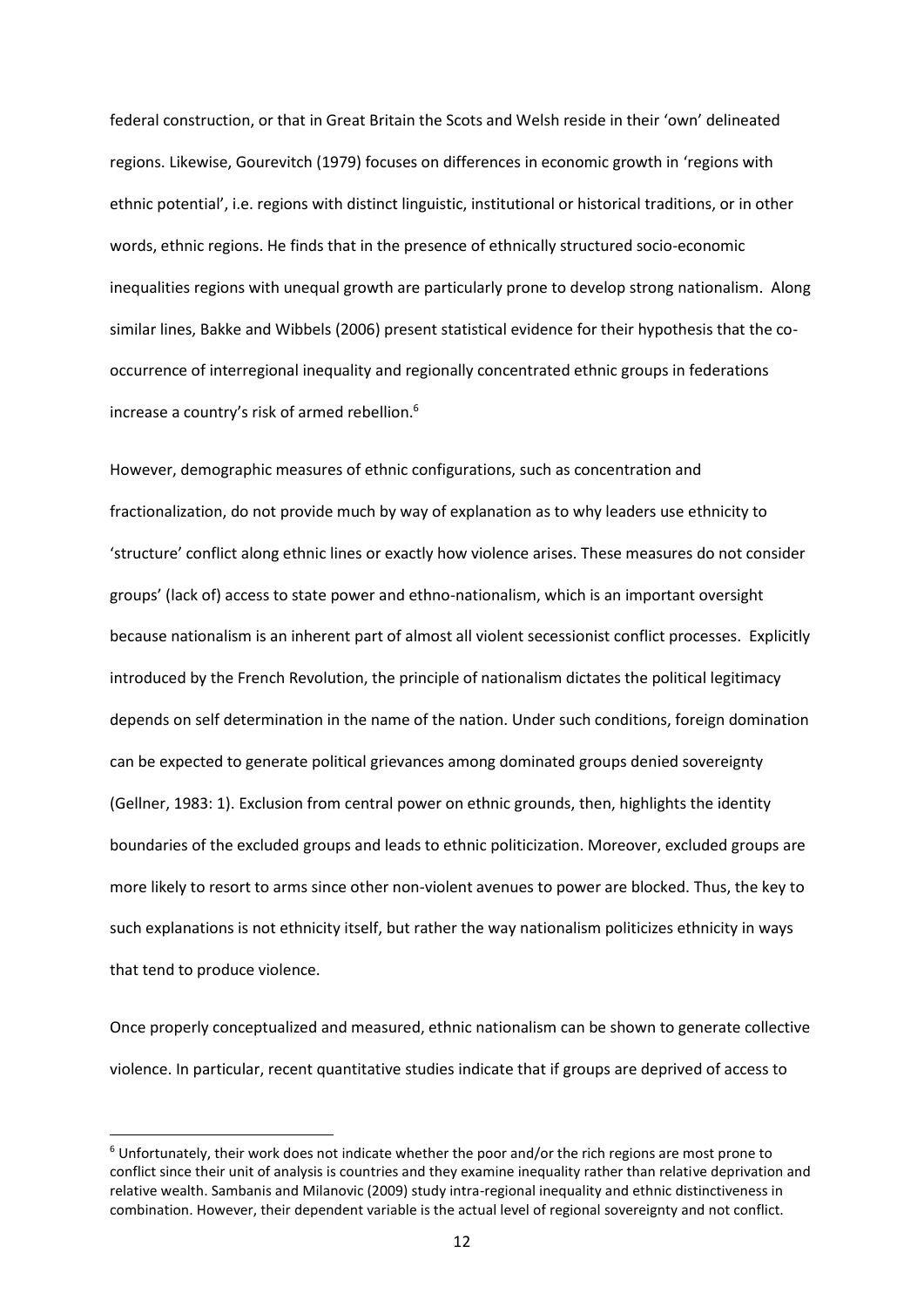state power, conflict becomes more likely (Gurr, 2000; Cederman, Wimmer & Min, 2010). By confirming similar findings in the qualitative literature on nationalism (e.g. Mann, 2005; Brass, 1991), these studies go a long way toward overturning the earlier conventional wisdom that tended to dismiss the role of ethnic grievances in the recent quantitative research on civil wars. Moreover, these results add credence to Stewart's (2009) multi-dimensional notion of horizontal inequality, as political exclusion of ethnic groups can be seen as a form of political horizontal inequality.

Regions in ethno-federal states often hold substantial regional power even if excluded from central state power. However, some scholars consider regional autonomy by concentrated ethnic groups to have a detrimental effect on the integrity of the state (e.g. Hale, 2000). Regional autonomy – as implied by the concept – is a matter of regions, not of groups, meaning that these territories with clearly defined boundaries are equipped with decision-making institutions that can be used to challenge the government's authority. Thus, regional autonomy can facilitate collective action such as civil war and secession in particular.

A large literature on ethnofederalism argues that such institutional arrangements can lead to secessionism in the long run by providing necessary resources to fight a civil war (Roeder, 2007; Bunce, 2003; McGarry & O'Leary, 2003) and increasing the region's bargaining position vis-à-vis the government (Treisman, 1997). Also, regional autonomy arrangements short of partitioning may not only leave identity incompatibilities in place but will also reinforce or 'harden' them (Chapman & Roeder, 2007). The administrative setting enhances a group's claims to its own state so that ethnic identities are being forged and 'politicized', and thus makes growing demands and secessionist conflict more likely (Nordlinger, 1972; Snyder, 2000; Brubaker, 1996). Also, Horowitz (1985) suggests that political control of a region determines whether a group attempts to secede. To sum up, access to resources and identity-strengthening conditions provided by regional autonomy arrangements are likely to increase the risk of secessionist conflict.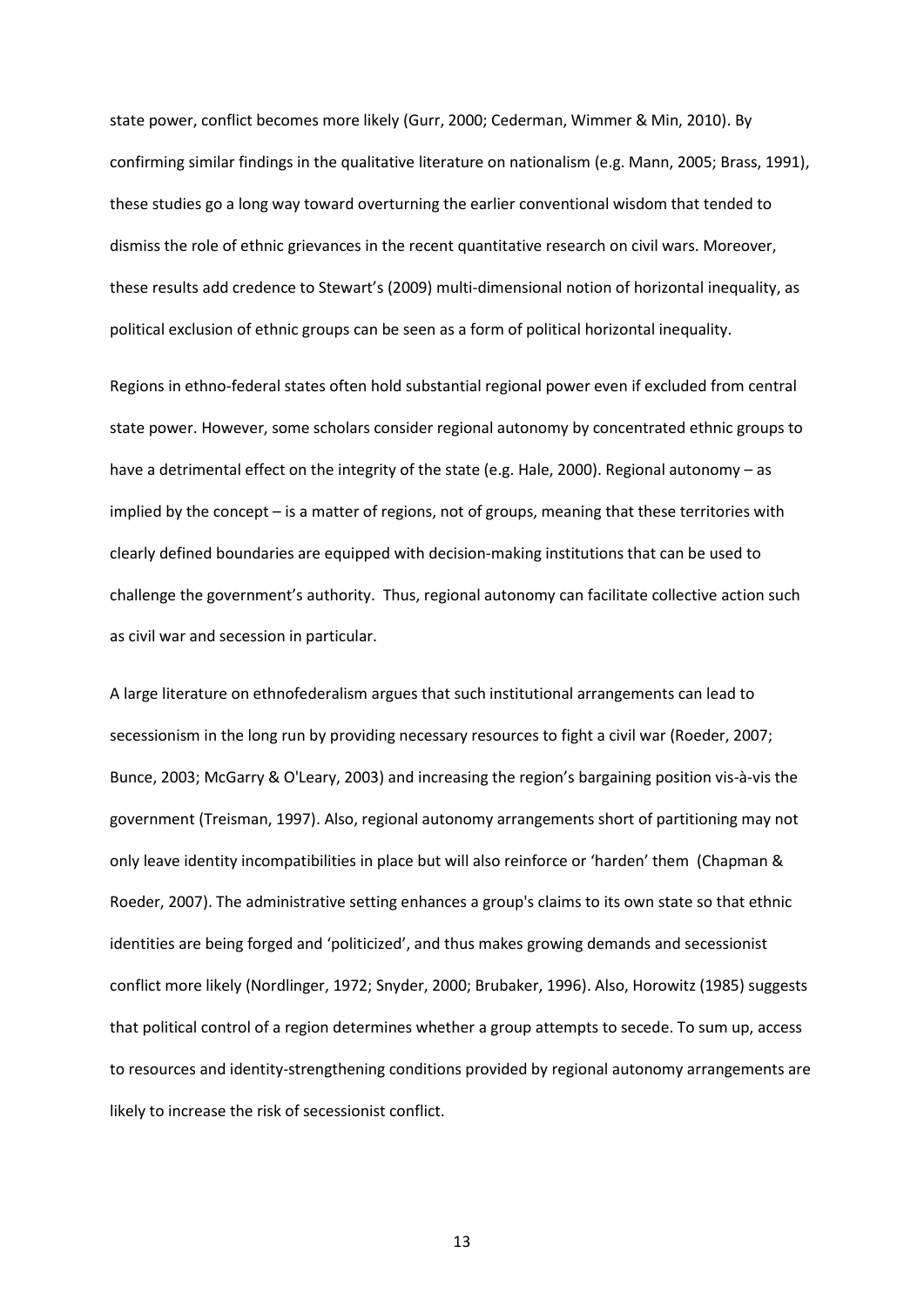## **Hypotheses about economic and political grievances**

The previous sections have shown how recent quantitative studies on inequality do not find support for the general relationship between inequality and civil war. We believe that this in large part arises due to inappropriate use of individual-level measures of inequality. In our theoretical and empirical analysis, we focus on regions and regional measures of inequality in order to investigate the link between inequality and secessionist conflict more closely.

As the literature review has also shown, empirical studies on interregional inequality have failed to provide an unambiguous answer to the question whether regions above and below the national average wealth are the most likely candidates for secession in federal states. Furthermore, studies on economic inequality and conflict have tended to disregard political inequality, even though political and economic grievances are often intertwined in ethno-nationalist conflicts. Instead, we consider both economic and political inequality together with regional autonomy as explanatory factors for strong nationalism and secessionist conflict (see Gourevitch, 1979).

Finally, as we have seen, most existing studies of regional inequality and conflict tend to be limited to a few countries or a single world region. In this paper, we extend the geographic scope to federal states around the world.

*Interregional inequality.* First, we consider economic inequality separately from political inequality. We assume that relatively wealthy regions expect to keep their wealth, or at least receive as much of the central 'cake' as they contribute. Relatively underdeveloped regions insist on intergovernmental transfers to compensate for their lack of wealth. These expectations tend to generate claims of asymmetric federalism, which is likely to be blocked by the federation's central elites (Horowitz, 1985; Kymlicka, 1998).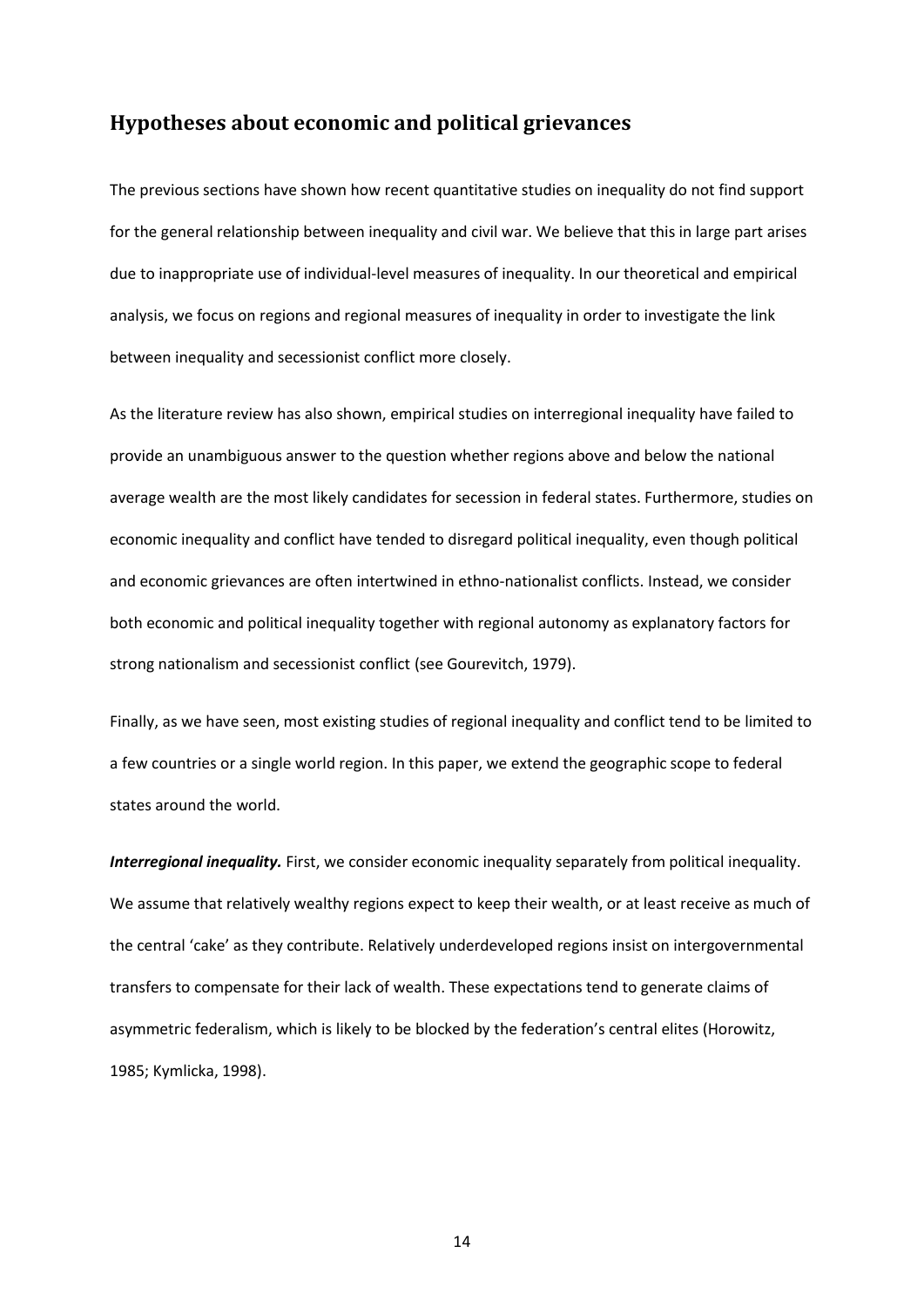The resulting economic grievances that stem from perceptions of economic injustice are likely to be attributed to federal economic (e.g. redistributive) policies, which are coordinated at the central level. Secession is a way to escape an untenable situation. Hence, we hypothesize the following:

*H1: Regions with wealth levels far above or below the country average are more likely to engage in secessionist conflict*

This hypothesis assumes a symmetrical effect on conflict applying to both relatively rich and poor regions. Since the effects may not be symmetric and inequalities in one direction may hold without the other, we divide H1 into the following two sub-hypotheses:

*H1a: Regions that are relatively rich are more likely to experience secessionist conflict than those regions that are closer to the country average H1b: Regions that are relatively poor are more likely to experience secessionist conflict than those regions that are closer to the country average*

*Political grievances in ethnic regions.* Viewed as a dimension of horizontal inequality, political exclusion tends to produce ethno-nationalist grievances, which may in turn spill over into political violence. We have presented arguments and evidence connecting such situations with the outbreak of internal conflict. Indeed, where ethnic groups are exposed to alien rule, fundamental norms of political legitimacy are violated (Brass, 1974; Gurr, 1993). Such violations tend to trigger emotional reactions that facilitate the organization of challenges to the political status quo (Petersen, 2002). Wherever foreign domination implies discrimination and humiliation, political entrepreneurs claiming to represent the excluded groups are prone to advance political claims to overcome the perceived injustice. Where the incumbent government resists such claims and denies the nationalist opposition the right to express dissent through regular and peaceful channels, the probability of violence becomes especially acute.

One of the rare works that combines economic and group grievances as explanations for secessionist conflict, Horowitz (1985) analyzes the relation between 'backward' and 'advanced' groups and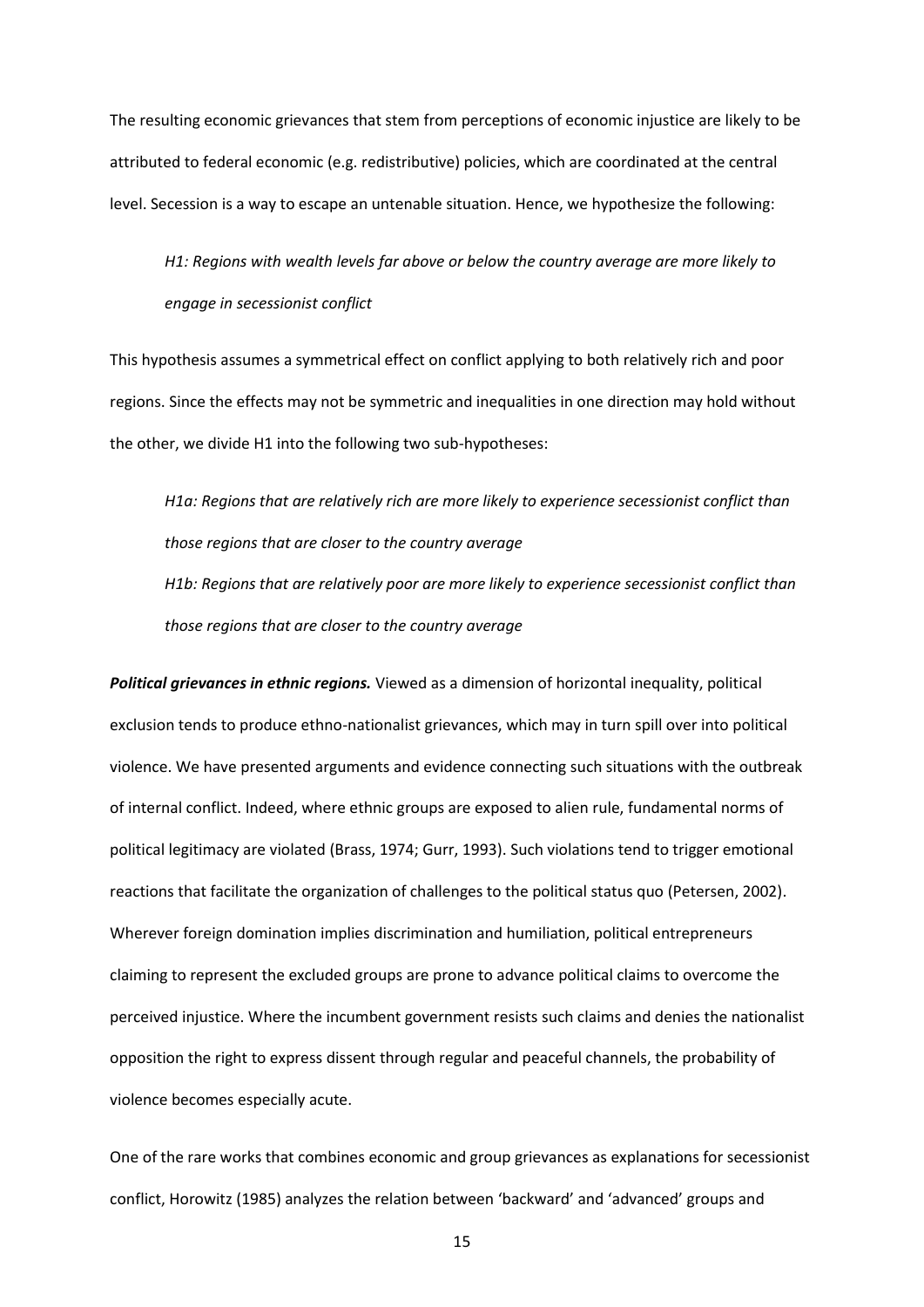regions. His conceptualization of regions and groups assumes that regions often resent economic imbalances while groups tend to complain about imbalances with regard to proportionality in relation to population. We adopt a similar stance: while we hypothesize that it is the (lack of) economic welfare of *regions* that affects the risk for secessionist conflict, we assume that political grievances of *groups* make conflict more likely. Thus, ethnic groups that are barred from access to central power typically seek to improve their status by seceding:

*H2: Regions containing excluded ethnic groups are more likely to experience secessionist conflict than those regions inhabited only by included groups*

*Regional autonomy*. We contend that the risk of secessionist conflict is particularly high if an ethnic group is excluded from state power but enjoys autonomy at the regional level. We assume that regional autonomy makes secession more likely, because group identities become entrenched in regional institutions (e.g.Nordlinger, 1972). Furthermore, it can be assumed that ethnic groups that control a regional subunit will have more resources available to fight a secessionist war (e.g. Bunce 2003). Finally, an administrative unit already constitutes a latent state; it has clearly defined boundaries, decision-making institutions, and – in the case of ethnic regions – a relatively homogenous population. These conditions make administrative units readily available candidates for secessionism (Hale, 2008). Hence, we hypothesize the following:

*H3: Regions where the largest excluded group enjoys autonomy are more likely to experience secessionist conflict than in regions where the largest excluded group does not enjoy autonomy.*

### **Analysis**

#### *Data*

Our empirical analysis relies on logistic regression with secessionist conflict onset as the dependent variable. We use a panel dataset consisting of first-level administrative units from 1991 through 2005, which contains data on the lifetime and geographical extension of administrative units in 31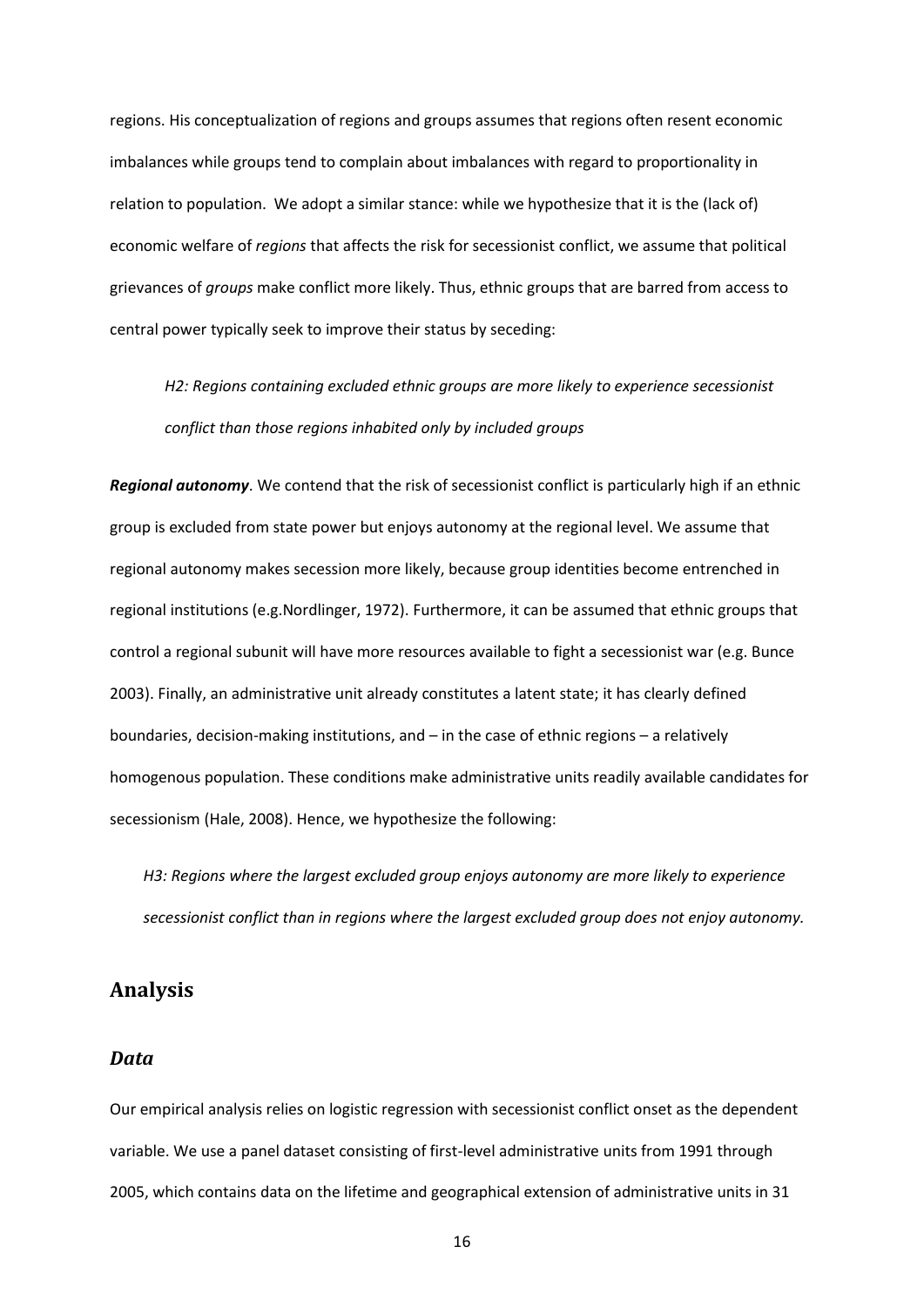countries (Author). The countries included in the dataset are selected based on Bednar's (2009) list of governments that have been federal or 'quasi-federal' for at least one year between 1990 and 2000. Bednar (2009: 18f) uses the following definition of federations and quasi-federations:

A government is federal if it meets the following three structural criteria: (1) Geopolitical division: The territory is divided into mutually exclusive states (or provinces, länder, etc.). The existence of each state is constitutionally recognized and may not be unilaterally abolished. (2) Independence: The state and national governments have independent bases of authority. In general, this independence is established constitutionally through electoral independence, where each government is held accountable to its constituents, although nondemocratic forms of independence may be available. (3) Direct governance: Authority is shared between the state and the national governments: each governs its citizens directly, so that each citizen is governed by at least two authorities. Each level of government is sovereign in at least one policy realm. This policy sovereignty is constitutionally declared. Decentralized unions that fail to meet one of the three criteria are quasi-federations.

Based on this definition, we derive an inclusive and theoretically interesting selection of 31 countries for the empirical analysis.<sup>7</sup>

*Dependent variable*. Our dependent variable is a dichotomous indicator of the onset of a secessionist conflict. We focus on secessionist conflict rather than other types of political violence since such conflict by definition involves a geographical referent – often a first-level administrative unit.

 $\overline{a}$ 

 $^7$  More specifically, we include Argentina, Australia, Austria, Belgium, Bosnia and Herzegovina, Brazil, Cameroon, Canada, Czechoslovakia, Ethiopia, Germany, India, Italy, Malaysia, Mali, Mexico, Myanmar, Nigeria, Pakistan, South Africa, Spain, Sudan, Switzerland, Tanzania, Ukraine, United Arab Emirates, United Kingdom, United States of America, USSR/Russia, Venezuela, and Yugoslavia/Serbia and Montenegro. We omit Comoros, Micronesia, St. Kitts and Nevis, and the European Union from Bednar's list, since those federations either have very small populations or do not constitute a sovereign state. We have added Cameroon, Mali, and Myanmar, which are not part of Bednar's dataset, but which have been federal before 1990 (seeRoeder, 1991).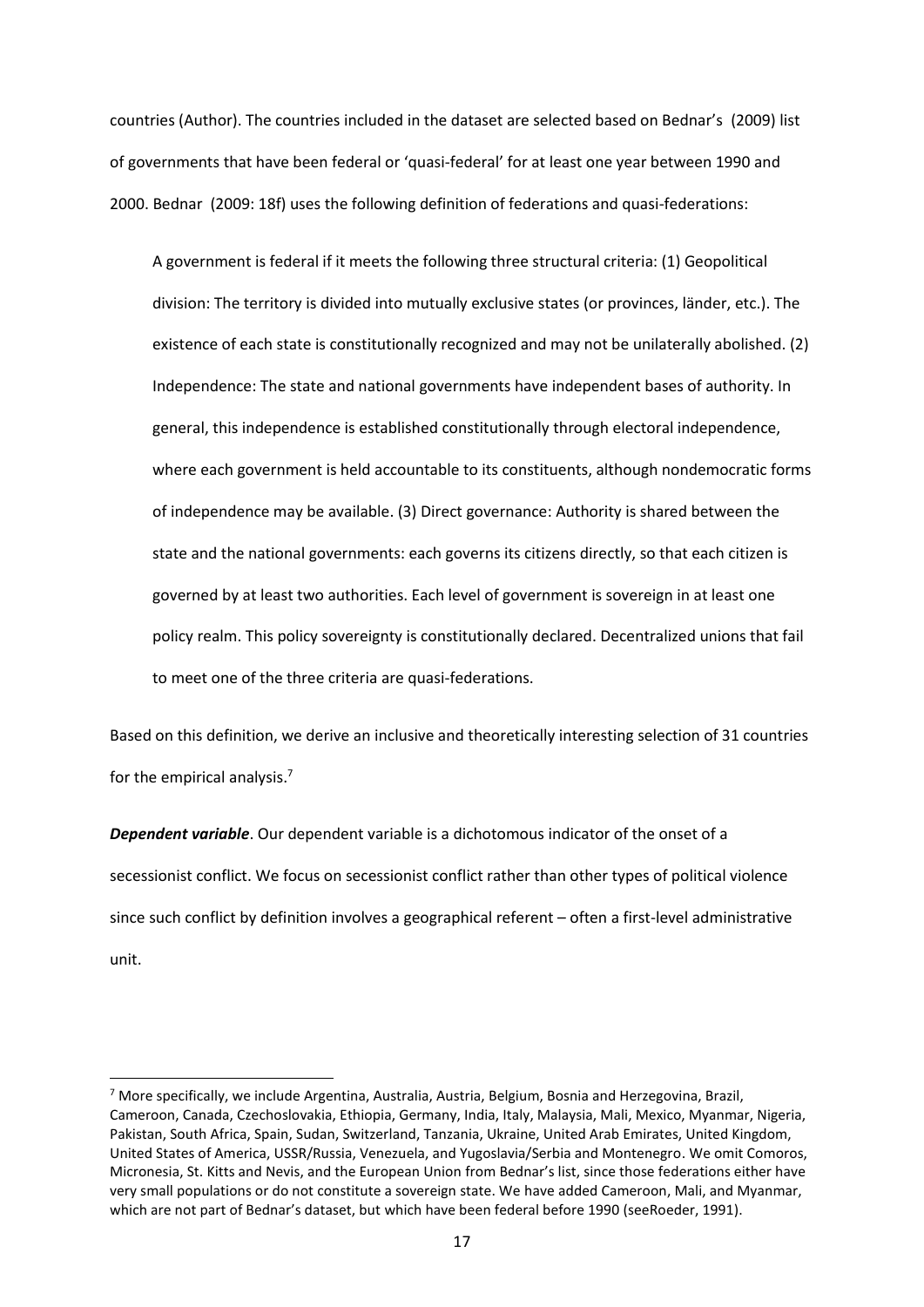We determined secessionist conflicts by selecting from all internal conflicts coded in the Uppsala Armed Conflict Data (Gleditsch et al., 2002). By relying on conflict narratives from the Uppsala Conflict Database<sup>8</sup> and geographical information from Wikipedia, we determined whether the secessionist region was involved in conflicts by reference to its administrative boundaries, related ethnic groups' location, or natural boundaries such as rivers and mountain ranges. If the secessionist region is an administrative unit or consists of several administrative units, we code the region(s) as experiencing secessionist conflict onset.

For the analysis, we code a unit-year as 1 if an administrative unit experienced a conflict onset, and set onset to 0 for all other years. Years of ongoing conflict were dropped from the dataset. Some conflicts consists of several spells of conflict, separated by years when the number of battle deaths fail to reach the 25 deaths in the ACD data, and hence give rise to several conflict onsets.

*Independent variables*. The main independent variables provide measures of regional inequality and the political status of ethnic groups. We measure regional inequality by relying on G-Econ, a global geographically disaggregate data set on economic activity (Nordhaus, 2006). This data is available as raster data of 1 degree grid cell resolution, unfortunately only for the year 1990. For this reason, we have to limit our analysis to the period starting in 1991 and ending in 2005. Using 1990 values as representative for subsequent years can be defended since relative inequalities do not tend to change quickly over time (Tilly, 1999; Stewart & Langer, 2009). <sup>9</sup> To arrive at regional inequality measures, we overlay the geographical administrative unit dataset with the raster data on economic activity and sum up the Nordhaus cells covered by an administrative unit. We measure regional inequality in two ways: First, if *g* is a region's wealth and *G* is the average wealth of all regions in a country, then

**.** 

<sup>8</sup> http://www.pcr.uu.se/gpdatabase/search.php

<sup>9</sup> The G-Econ dataset provides spatial estimates of GDP for five year periods starting with 1990, but since the subsequent data points are adjustments based on natural resource and changes in commodity prices and do not constitute new information on economic activities, we use only the original data from 1990.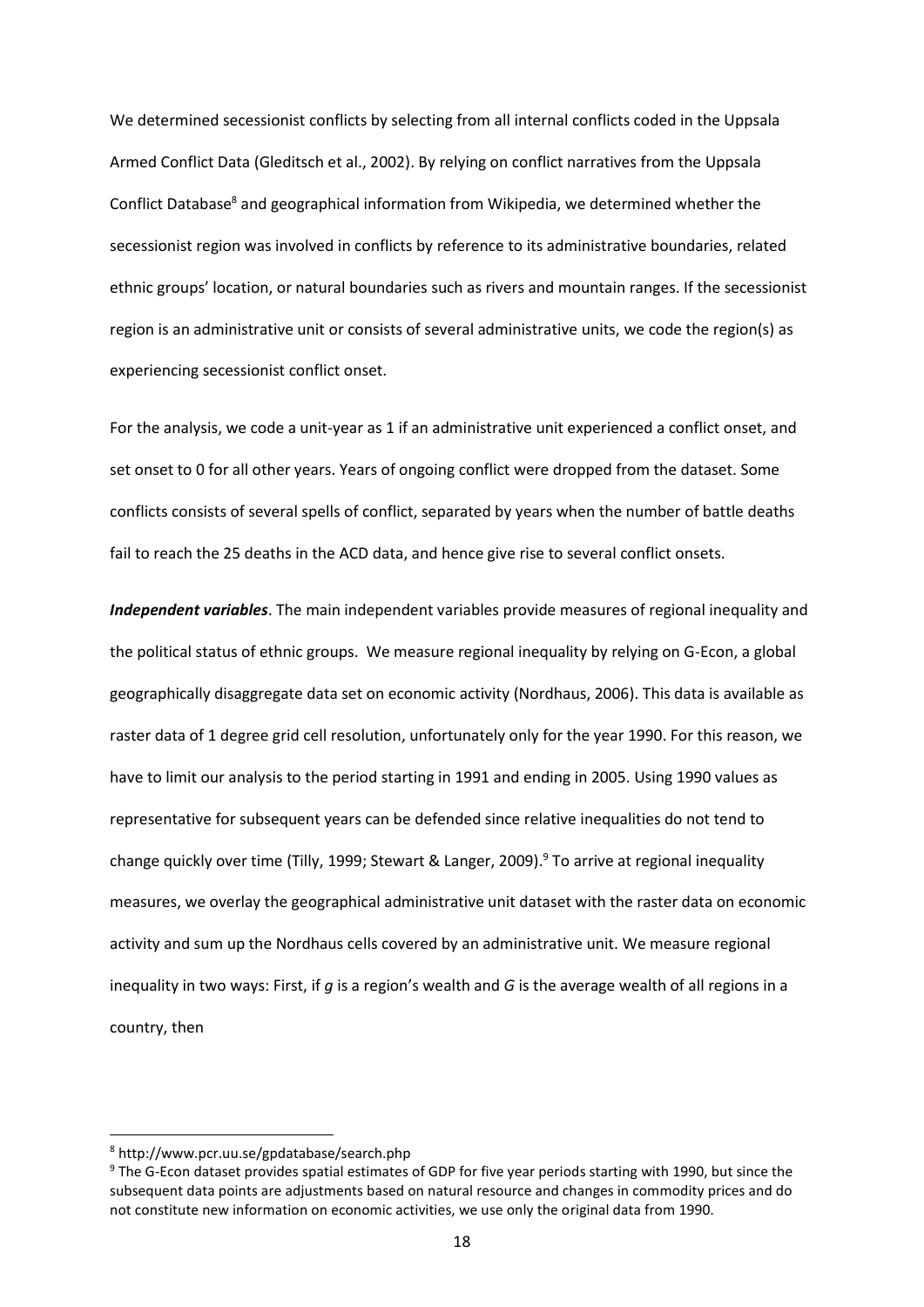#### *lineq2* =  $[log(q/G)]^2$

This measure is positive if the region's wealth deviates from the country's average wealth level in either direction, and 0 for regions with average wealth. Figures 1 and 2 illustrate inequality measured by the *g/G* ratio for regions in Yugoslavia and the United Kingdom in 1990. In Yugoslavia, Slovenia, Croatia, and Macedonia are relatively wealthy, while Bosnia and Herzegovina, Montenegro and Serbia are relatively poor. In the United Kingdom, only England is above the country average, while Scotland, Wales and Northern Ireland – the poorest region – are below the country average.

Figures 1 and 2 in here

---------------------------

---------------------------

While *lineq2* assumes a symmetric effect of poor and rich regions on secessionist conflict risk and is appropriate for testing H1, we also need indicators allowing for the asymmetrical effect indicated by H1a and H1b. Hence, we split up *lineq2* into two variables measuring the wealth of poor and rich regions separately:

| $low =$  | if $g < G$ ,<br>G/q |                    |
|----------|---------------------|--------------------|
|          | 0                   | otherwise          |
| $high =$ |                     | $q/G$ if $q > G$ , |
|          | O                   | otherwise          |

*low* and *high* provide independent measures of the deviation of a region in terms of wealth compared to the country's average. E.g. if a region is three times poorer than the country's average, its *low* value is 3, while its *high* value is 0. Conversely, if a region is twice as rich as the country's average its *low* value is 0 while its *high* value is 2.

To measure the degree of political inequality (see H2 and H3), we use data on ethnic groups in the EPR dataset (Min, Cederman & Wimmer, 2008) and its extension GeoEPR (Wucherpfennig et al.,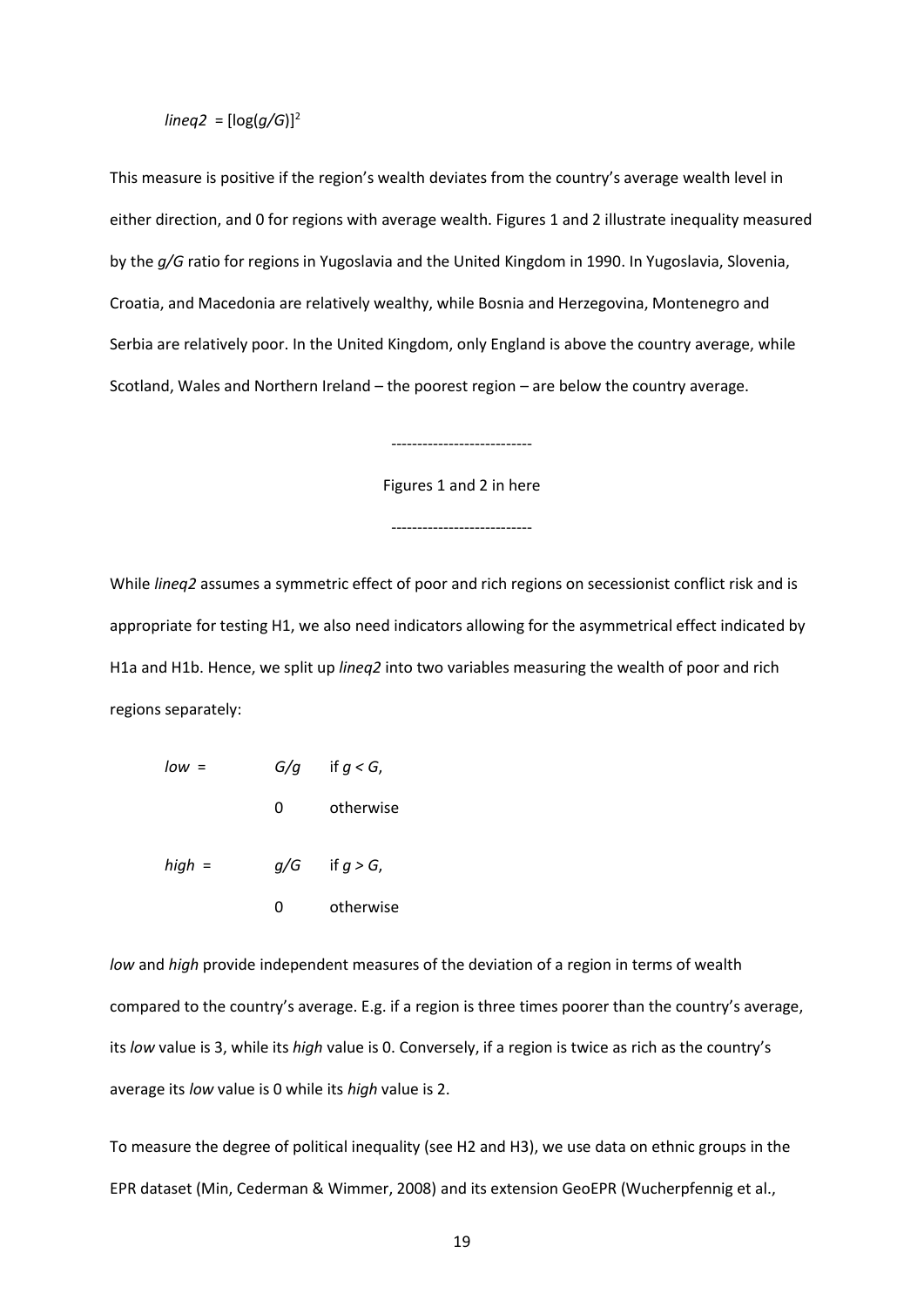2010). EPR identifies politically relevant ethnic groups in 155 sovereign states between 1946 and 2005, and their degree of access to central state power. GeoEPR adds geographical information on the location of ethnic group settlements. We first determine which ethnic groups reside in a given administrative unit by overlapping group settlement areas and the territory of administrative units. We then consider whether or not any of the groups within a region are politically excluded (cf. H2).<sup>10</sup>

In our evaluation of H3, we focus on the largest of all excluded groups in a given administrative unit. The population figures per group section contained by this unit were computed by aggregating raster cells containing population data at a resolution of 2.5 arc minutes (Center for International Earth Science Information Network (CIESIN) & Centro Internacional de Agricultura Tropical, 2005). For the largest group in an administrative unit we then determined whether or not it enjoys 'regional autonomy' or is a 'separatist autonomy', two subcategories of the power-access variable in the EPR dataset. Both regional autonomy and separatist autonomy indicate that, while being excluded from nation executive power, group leaders control their own regional authorities, through central authorization or through group-led, unilateral measures respectively.

*Control variables.* We consider a dummy variable for *War history* to indicate whether an administrative unit has experienced prior secessionist conflict. At the country level, we include logged *GDP per capita* lagged by one year, since poorer states have been found to be more likely to see civil war (Hegre & Sambanis, 2006) as well as logged *Population density*, which is likely to increase collective dissent (Lichbach, 1995); a higher population density might increase social tensions arising from a scarcity of land, housing and employment, and in turn may lower the threshold for both decentralization as well as pressures for some regions to 'opt out'. <sup>11</sup> Finally, we control for temporal dependence as proposed by Beck, Katz and Tucker (1998).

**.** 

 $10$  The criterion for a group to be considered living inside a particular administrative unit is if the group's population residing of the group inside the unit exceeds a threshold of 5,000. We vary this threshold in sensitivity analyses provided below.

 $11$  We also included absolute population (logged) instead but found that the model had a better fit with population density.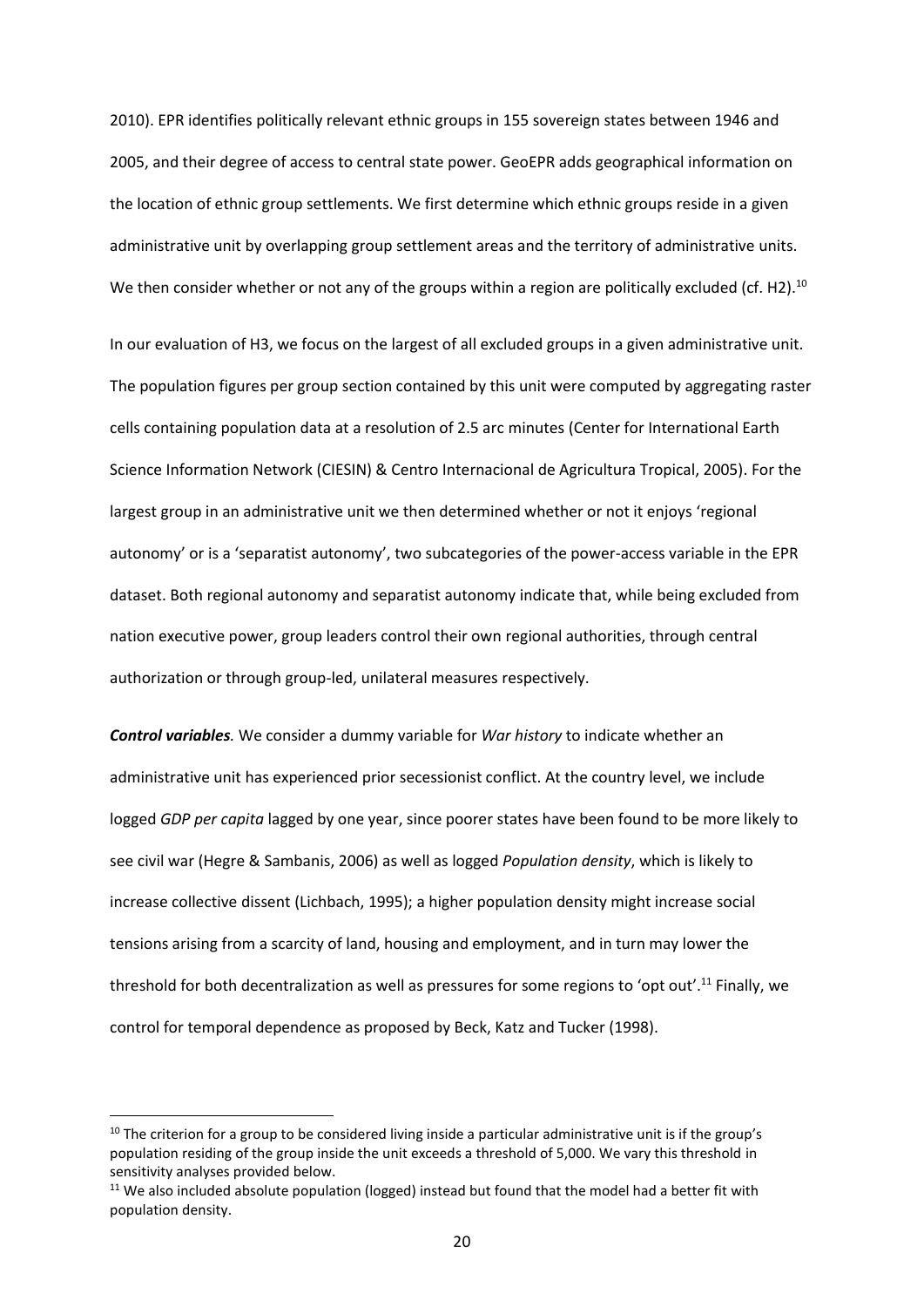#### *Results*

Our final dataset consists of 10,786 region-years with as few as 40 conflict onsets for the time period from 1991 through 2005. We therefore use a rare-events logit regression estimator, and cluster the standard errors by country to compensate for possible unequal variances across countries. The results of the statistical regression are given in Table I.

#### Table I in here

-----------------

-----------------

Together, the symmetric models (1-3) and the asymmetric model (4) provide robust support for all of our three hypotheses. First, *lineq2* as well as the *high* and *low* indicators are positive as expected and statistically significant at the 0.001 level for all four models. This suggests that regional inequality is indeed robustly related to secessionist conflict onset.

With regard to H2, the results suggest that the presence of an excluded group in a region considerably increases its risk of getting involved in a secessionist conflict (see models 2-4). The coefficient is both positive and statistically significant. H3 also receives empirical support, as revealed by the reported results for models 3 and 4. The results indicate that if the largest excluded group controls of the region through an autonomy arrangement, the likelihood for secessionist conflict increases.

All the control variables behave as expected. We find that the richer the whole country and the higher population density, the higher the likelihood for secessionist conflict. Administrative units that have experienced conflict previously are at greater risk of renewed conflict.

Figure 3 displays the predicted effects given differences in g/G for a region with and without and excluded group, all other variables kept at their median. This figure shows that both relatively poor and relatively wealthier units are more likely to see secessionist conflicts, and that conflict becomes more likely the further we move away from relative economic equality. Likewise, the difference for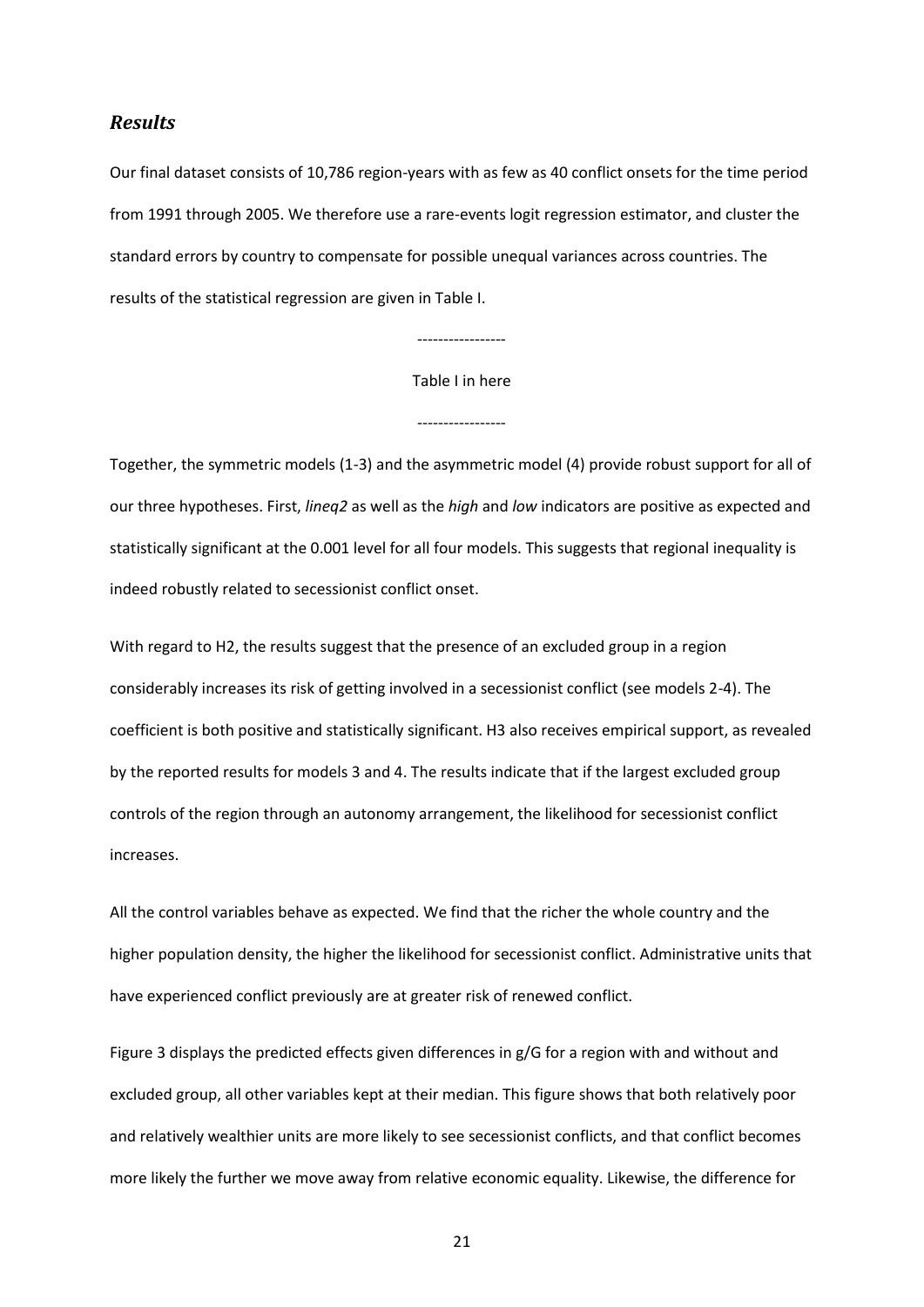an administrative unit with an excluded group (solid line) and a group without excluded groups (dashed lines) indicate that political inequality also plays an important role.

> Figure 3 in here -------------------

-------------------

## *Sensitivity analysis*

**.** 

In order to ensure confidence in our findings, we consider a series of robustness checks based on model 4 in Table I. First, we consider a static cross-sectional analysis with a federal units dataset restricted to 1991 (see model 5 in Table II). The results show a significant and positive effect of both relative wealth and poverty on conflict onset (24 onsets). In this case, the *Excluded* and *Regional Autonomy* variables have to be dropped from the analysis due to collinearity problems.

-----------------

Table II in here

-----------------

In an extension of the dataset to administrative units in both federal and non-federal states in the whole world, we find that our findings are not limited to federations.<sup>12</sup> The results in model 6 show the main coefficients remain statistically significant, revealing a stable effect of relatively poor and relatively rich regions on secessionist conflict. Moreover, the federation dummy in model 6 is statistically significant and positive, suggesting that inequality affects regions independently of the institutional form of a government. Only the *Excluded* variable just misses statistical significance at the 5% level (p=0.054).

We then extend of the original analysis to the entire post-World War II period in Model 7, assuming that regional inequality in 1991 remains stable throughout the prior period from 1946. As can be

<sup>&</sup>lt;sup>12</sup> In this dataset, we count 25 onsets in federal units compared to 20 onsets in non-federal units.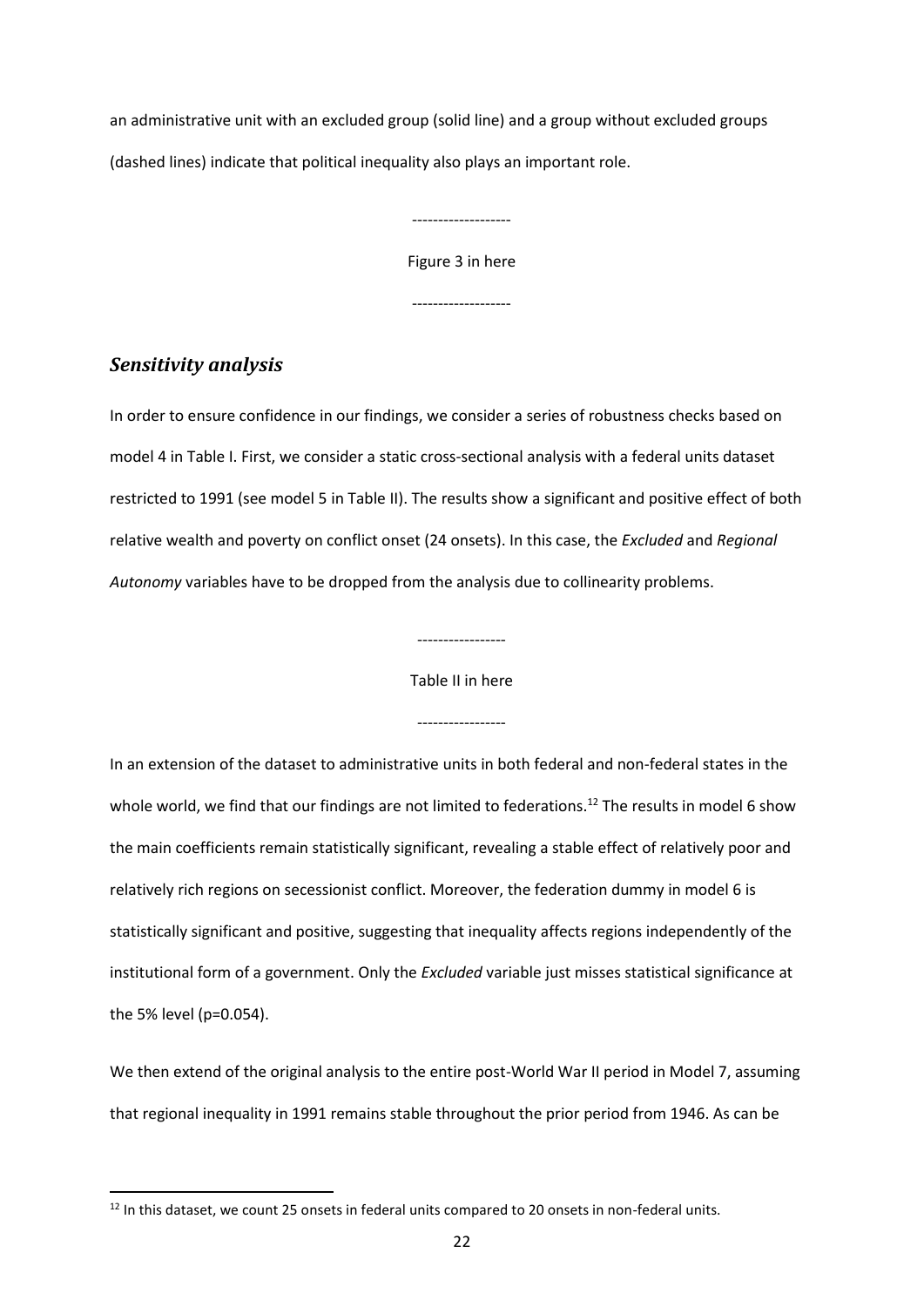seen in model 7, the level of statistical significance of the variables does not change although the coefficients for *high* and *low* decrease slightly.

Model 8 considers robustness with regards to the definition of our measures of wealth. Nordhaus' spatial GDP data measure includes all economic activity including revenues generated by natural resources. However, it is possible that a region may be rich in oil, and hence coded as being relatively wealthy by our measure, while revenue is distributed elsewhere and without the regional population benefiting from oil revenues. The conflict in the oil-rich Niger delta in 2004 illustrates how such situations are likely to be conflict-inducing as well, although this entails a different causal path than the primary one stated by our theory. In an attempt to measure regional wealth as experienced by the population more adequately, we use the specific components provided for the G-Econ data to subtract the share of revenues generated by oil in a region from the original GDP data. Model 8 includes the asymmetrical inequality indicators using this wealth measure, and the robustness of the inequality indicators suggests that revenues generated our hypothesized mechanism is independent of oil although the presence of such resource does seem to play a role in the outbreak of secessionist conflict as well, as indicated by the positive *Oil Revenue* coefficient.

We have also conducted additional robustness checks, beyond those reported in the tables. Given the small number of onsets, it is important to make sure that the results are not driven by specific observations with extreme values. Our additional analyses confirm that our main findings are not affected by removing the poorest region that experienced conflict (Chechnya in Russia) or the richest conflict regions (Bayelsa, Delta, Rivers, Ondo in the Niger Delta, which are listed as wealthy due to the presence of oil fields in this region). Nor do the results change in any major way if one chooses other population thresholds such as 0, 10,000, or 20,000 rather than 5000 to determine the ethnic group within in a given administrative region. Moreover, replacing the control variable measuring population density by logged absolute population values does not alter the main results significantly except reducing the statistical significance of the *Excluded*, and *Regional Autonomy* variables.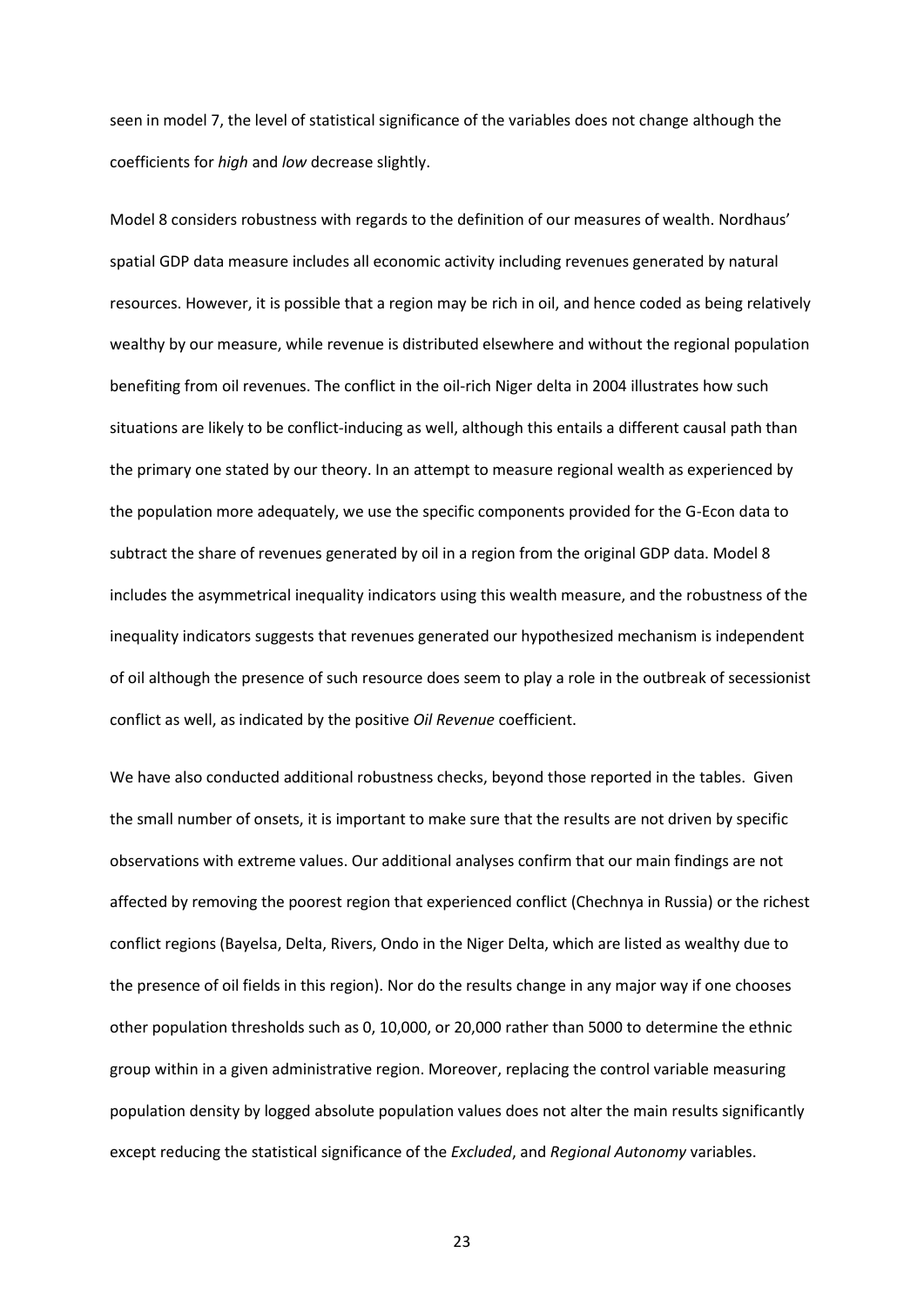Additional robustness tests indicate that geographical variables, such as minimal distance to an international border and minimal capital distance, fail to reach statistical significance and do not seem to notably influence the effect of the main independent variables.<sup>13</sup> The same applies to control variables such as the number of administrative units in a country or a country-level dummy variable indicating whether or not the country has experienced previous conflict.<sup>14</sup>

Finally, we consider the problem of reverse causation. It is plausible that not only poor regions have a higher likelihood for secessionist conflict but also that conflict destroys infrastructure, e.g. necessary for trade, and hence may substantively diminish a region's wealth. In order to minimize such endogeneity bias, we exclude all regions experiencing conflict in 1990, the year of wealth measurement, but this does not affect the main findings.<sup>15</sup>

## **Conclusion**

1

This study provides clear evidence that both relatively affluent and underdeveloped regions in federations have an increased risk of secessionist conflict compared to regions that are closer to the country's wealth average. In parallel to the effect of economic inequality, we show that regions affected by ethno-nationalist exclusion are also more conflict prone. Moreover, our findings indicate that ethnic autonomy at the regional level has a positive effect on the outbreak of secessionist conflict. Despite the hope that regional autonomy may appease ethnic groups in their demands for

<sup>13</sup> Data source: PRIO-GRID (http://folk.ntnu.no/andretol/PRIO\_GRID/)

<sup>&</sup>lt;sup>14</sup> When introducing the country-level variable for previous conflict, the coefficients of the main independent variables as well as the regional *Previous conflict* dummy remain statistically significant and do not change in size, except *Regional autonomy*. This roughly doubles in size, which suggests that governments are more likely to grant autonomy to groups that have launched violent secessionist bids in the past. Also, the statistically significant, negative coefficient of *Previous conflict (country)* shows that if a country has experienced secessionist conflict before, another onset in any region of the country becomes less likely. This is in line with Walter's (2006) reputation argument, which states that central governments have an incentive to prevent separatists from seceding because otherwise they might face similar challenges by other regions. As our analysis shows, if the government demonstrates resolve by decisively countering a previous secession attempt, the likelihood decreases that another region will try the same.

<sup>&</sup>lt;sup>15</sup> These regions are Northern Ireland in the United Kingdom, Eritrea in Ethiopia, and Kachin State and Kayin in Myanmar.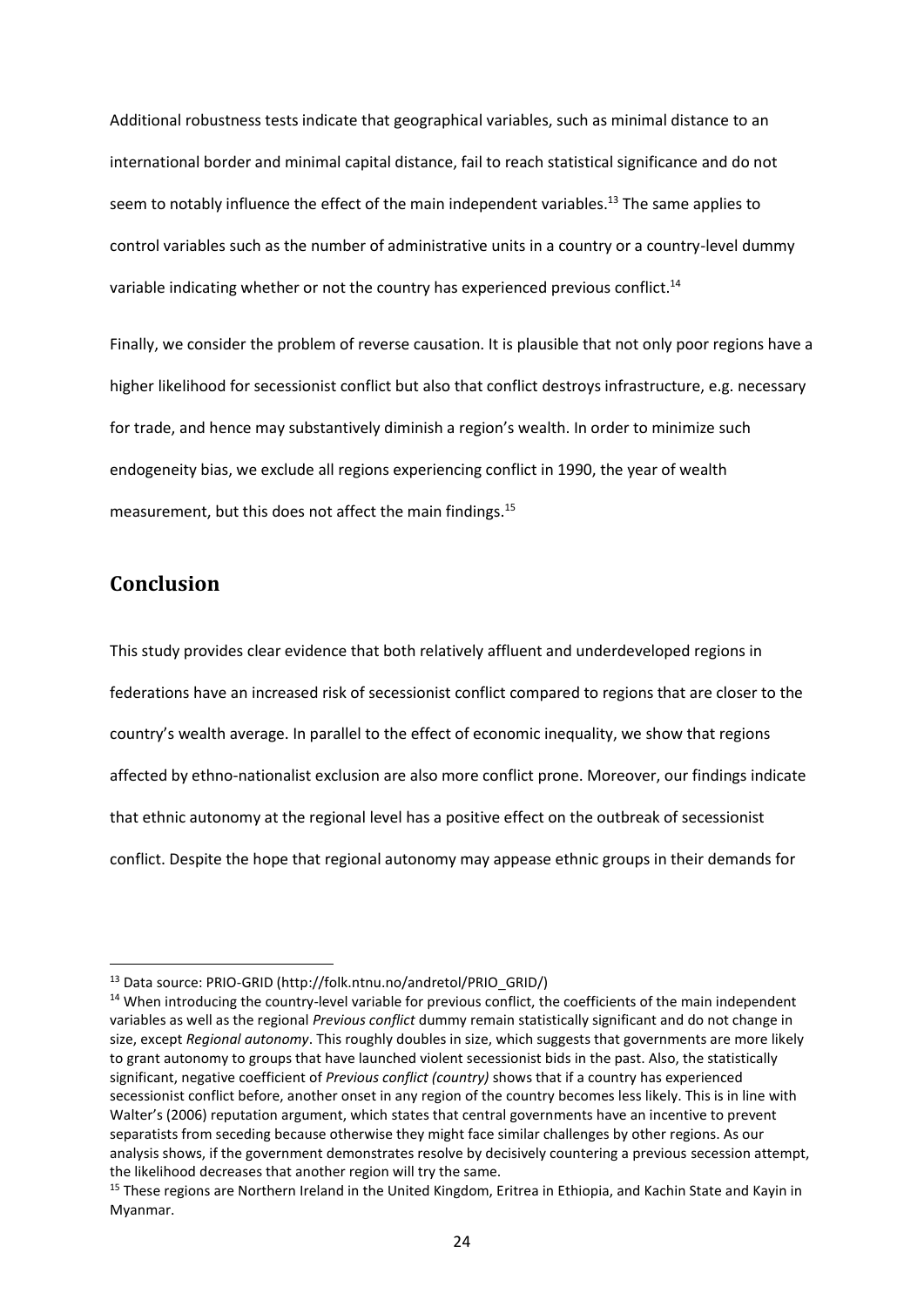self-determination, it seems that autonomous institutions can fuel secessionism and hence increase the probability of secessionist conflict.

Our analysis improves on existing approaches by using first-level administrative units as the units of observations and relying on a comprehensive dataset of 31 federations around the globe between 1991 and 2005 as well as systematic measures of regional inequality. While case heterogeneity across different parts of the world cannot be excluded, any analysis of a general effect of regional inequality on secessionist conflict requires a global, comprehensive, and non-biased sample of countries and regions. Based on such a systematic comparison, we conclude that regional inequality appears to be detrimental to peace *both* if regions are much poorer or much wealthier than the country average.

Focusing exclusively on violent secessionist conflict, we make no attempt to explore the causes of non-violent separatism and peaceful state break-ups, such as the dissolution of Czechoslovakia. Furthermore, although some secessions may have seen limited violence, such as the Baltic and Caucasus regions that seceded from the Soviet Union, these did not involve enough violent conflict or non-state organization to be listed as civil wars in the Uppsala-PRIO Armed Conflicts Dataset. Another limitation concerns potential endogeneity bias. As reported in the previous section, we address this partly by excluding administrative units that experienced conflict in 1990, the point in time when wealth is measured, but a more thorough approach would involve modeling selection effects explicitly, perhaps using alternative instruments or indicators of economic inequality. Finally, theorizing about the effect of economic factors on conflict onset, we implicitly assume that secessionist conflicts are fought as attempts to improve regions' economic situation. However, it is well known that some secessionists fight despite expected deterioration of the economic situation in case of success, especially where the benefits of self-determination outweigh material considerations (e.g. Horowitz, 1985).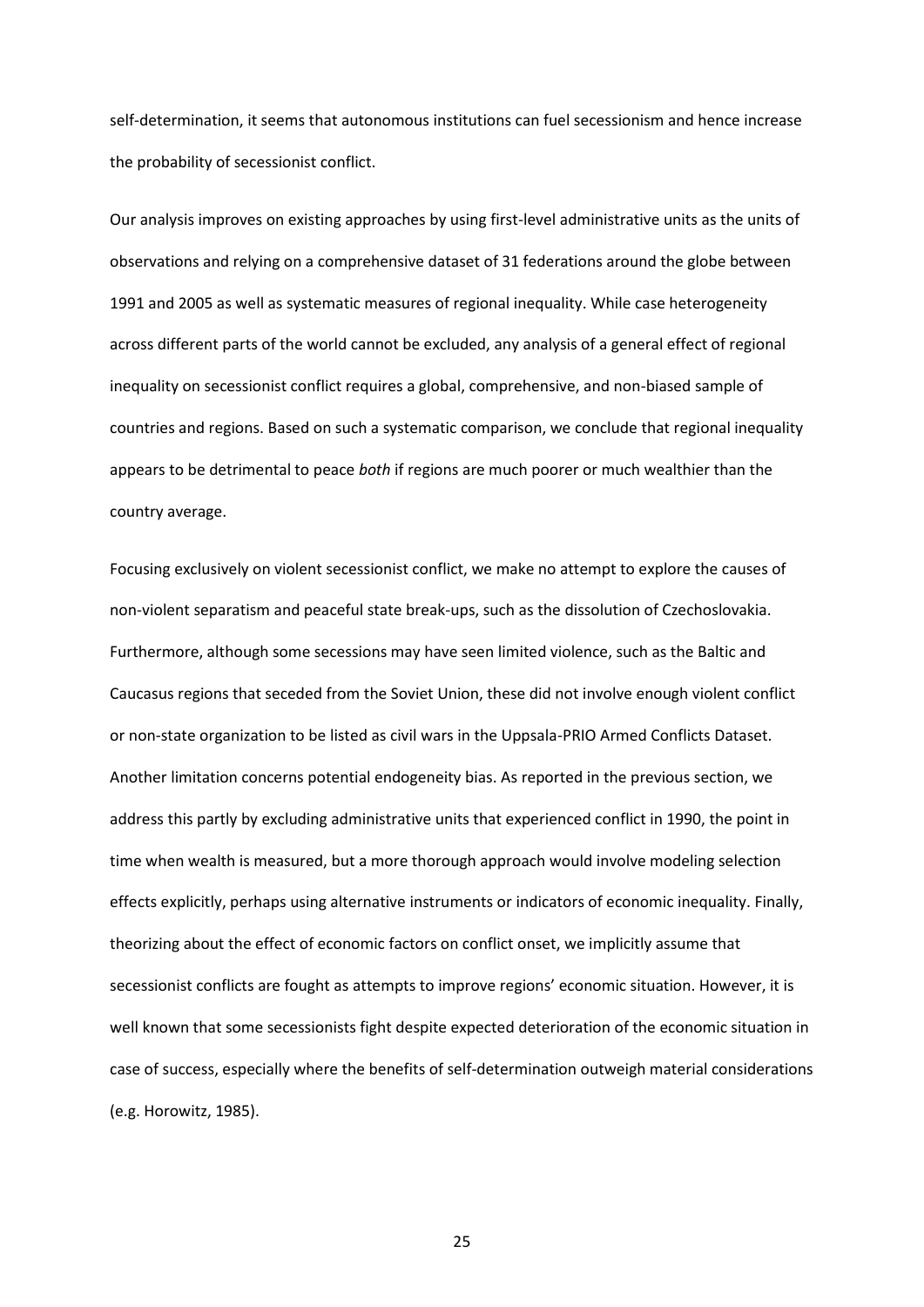Further research will be necessary to disentangle the effect of political and economic horizontal inequality in federations, but for now we conclude that separatist conflict appears to be driven by asymmetries along both dimensions. Given the general skepticism as regards the role of grievances in the contemporary civil-war literature, this in itself is an important finding.

## **Replication data**

All results in this article were generated using STATA 11. The dataset used in the empirical analysis can be found at [http://www.prio.no/jpr/datasets.](http://www.prio.no/jpr/datasets)

## **Acknowledgements**

The authors gratefully acknowledge financial support by the European Science Foundation through a grant by the Swiss National Science Foundation (116795).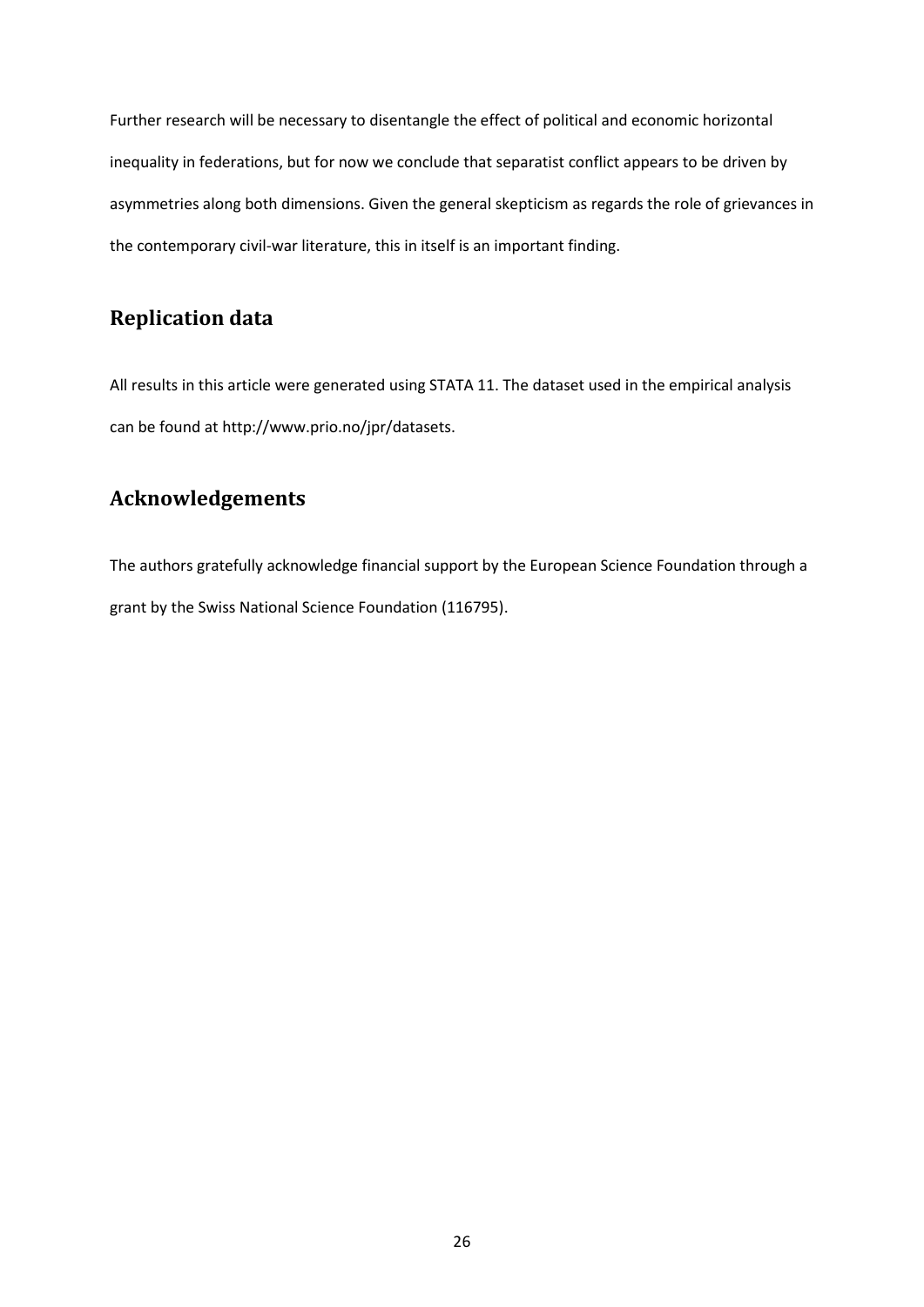## **Bibliography**

Bakke, Kristin & Erik Wibbels (2006) Diversity, Disparity, and Civil Conflict in Federal States. *World Politics* 59(1): 1-50.

Beck, Nathaniel; Jonathan N. Katz & Richard Tucker (1998) Taking Time Seriously: Time-Series— Cross-Section Analysis with a Binary Dependent Variable. *American Journal of Political Science* 42(4): 1260-1288.

Bednar, Jenna (2009) *The Robust Federation: Principles of Design*. New York: Cambridge University Press.

Bookman, Milica Zarcovic (1992) *The economics of secession*. New York: St.Martin's Press.

Brass, Paul (1974) *Language, Religion, and Politics in North India*. Cambridge: Cambridge University Press.

Brass, Paul (1991) *Ethnicity and Nationalism: Theory and Comparison*. Newbury Park: Sage.

Brubaker, Rogers (1996) *Nationalism Reframed*. Cambridge: Cambridge University Press.

Brubaker, Rogers (2004) *Ethnicity Without Groups*. Cambridge, MA: Harvard University Press.

Bunce, Valerie (2003) Rethinking recent democratization - Lessons from the postcommunist experience. *World Politics* 55(2): 167-192.

Cederman, Lars-Erik; Andreas Wimmer & Brian Min (2010) Why do ethnic groups rebel? New data and analysis. *World Politics* 62(1): 87-119.

Center for International Earth Science Information Network (CIESIN), Columbia University & Centro Internacional de Agricultura Tropical (2005) *Gridded Population of the World Version 3 (GPWv3)* Socioeconomic Data and Applications Center (SEDAC), Columbia University, [\(http://sedac.ciesin.columbia.edu/gpw\).](http://sedac.ciesin.columbia.edu/gpw))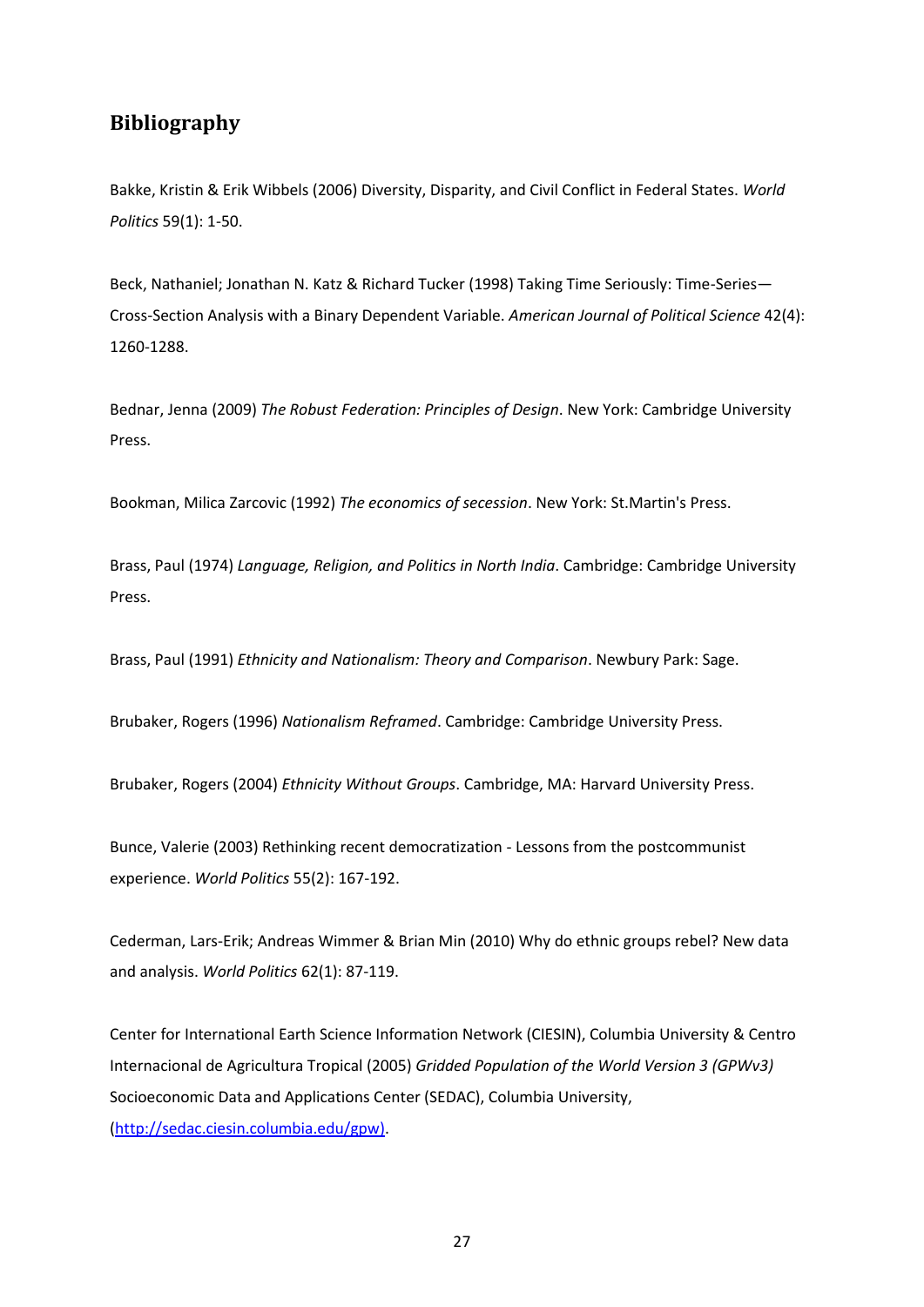Chapman, Thomas & Philip G. Roeder (2007) Partition as a Solution to Wars of Nationalism: The Importance of Institutions. *American Political Science Review* 101(4): 677-691.

Collier, Paul & Anke Hoeffler (2004) Greed and Grievance in Civil Wars. *Oxford Economic Papers* 56(4): 563-595.

Connor, Walker (1994) *Ethnonationalism - The Quest for Understanding*. Princeton, NJ: Princeton University Press.

Elazar, Daniel J. (1987) *Exploring federalism*. Tuscaloosa: University of Alabama Press.

Fearon, James D. (2003) Ethnic and Cultural Diversity by Country. *Journal of Economic Growth* 8(2): 195-222.

Fearon, James D. & David D. Laitin (2000) Violence and the Construction of Ethnic Identity. *International Organization* 54(4): 856-877.

Feeley, Malcolm M (2008) *Federalism - Political Identity and Tragic Compromise*. Ann Arbor: The University of Michigan Press.

Gellner, Ernest (1969) *Thought and Change*. Chicago: University of Chicago Press.

Gellner, Ernest (1983) *Nations and Nationalism*. Ithaca, NY: Cornell University Press.

Gleditsch, Nils Petter; Peter Wallensteen, Mikael Eriksson, Margareta Sollenberg & Havard Strand (2002) Armed Conflict 1946-2001: A New Dataset. *Journal of Peace Research* 39(5): 615-637.

Gourevitch, Peter Alexis (1979) The Reemergence of "Peripheral Nationalisms": Some Comparative Speculations on the Spatial Distribution of Political Leadership and Economic Growth. *Comparative Studies in Society and History* 21(3): 303-322.

Gurr, Ted R. (1993) *Minorities at risk - A global view of ethnopolitical conflicts*. Washington DC: United States Institute of Peace Press.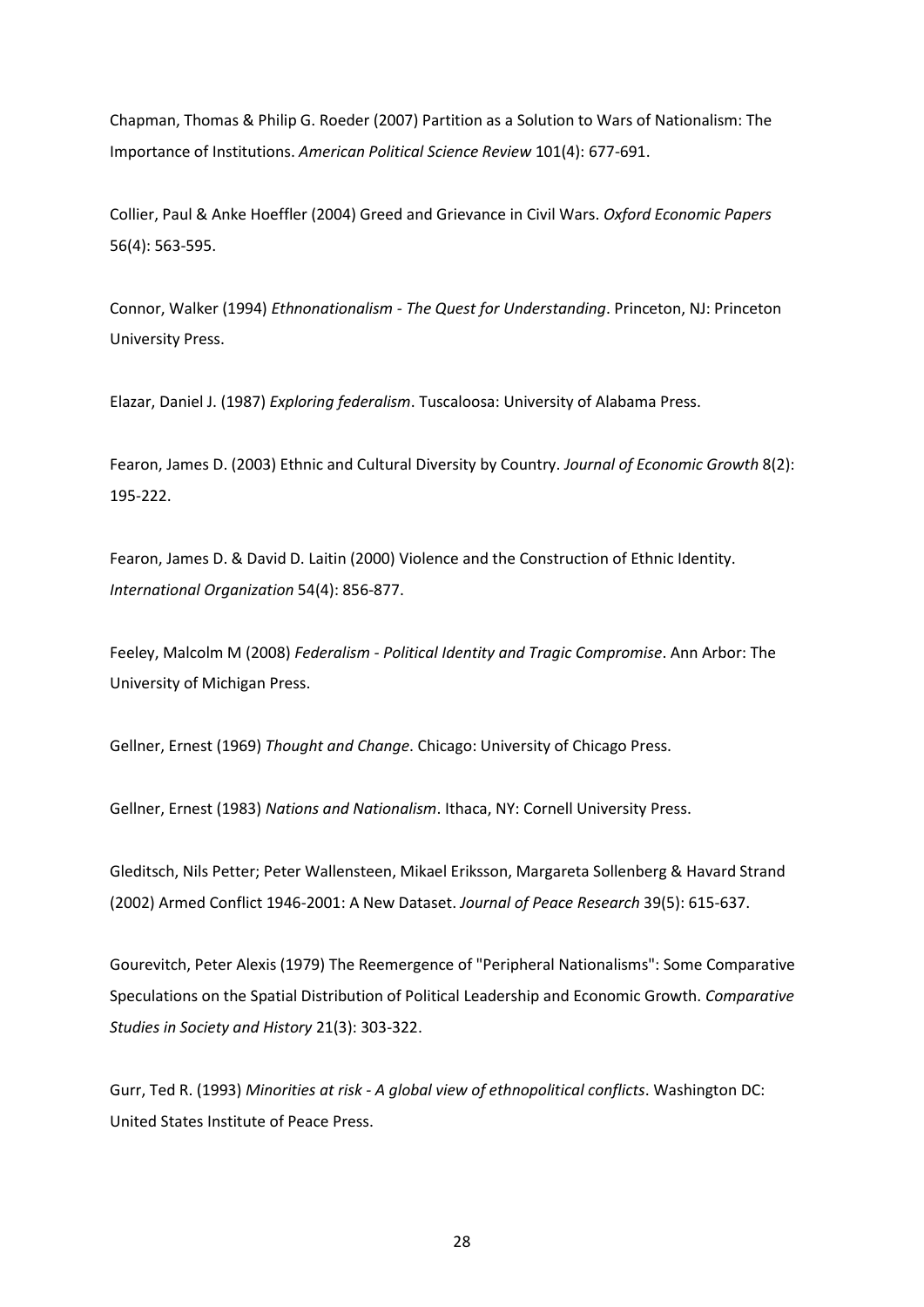Gurr, Ted R. (2000) *Peoples versus states: Minorities at risk in the new century*. Washington D.C.: United States Institutes of Peace Press.

Hale, Henry E. (2000) The Parade of Sovereignties: Testing Theories of Secession in the Soviet Setting. *British Journal of Political Science* 30(1): 31-56.

Hale, Henry E. (2008) *The Foundations of Ethnic Politics*. Cambridge: Cambridge University Press.

Hechter, Michael (1975) *Internal colonialism: the Celtic fringe in British national development*. London: Routledge and Kegan Paul.

Hegre, Havard & Nicholas Sambanis (2006) Sensitivity Analysis of Empirical Results on Civil War Onset. *Journal of Conflict Resolution* 50(4): 508-535.

Horowitz, Donald L. (1985) *Ethnic Groups in Conflict*. Berkeley, LA: University of California Press.

Kalyvas, Stathis N. (2006) *The Logic of Violence in Civil War*. Cambridge: Cambridge University Press.

Kymlicka, Will (1998) Is Federalism an Alternative to Secessionism? In: Percy Lehring (ed.) *Theories of Secession*. London: Routledge.

Laitin, David & Daniel Posner (2001) The Implications of Constructivism for Constructing Ethnic Fractionalization Indices. *APSA-CP - Newsletter of the Organized Section in Comparative Politics of the American Political Science Association* 12(1): 13-17.

Lichbach, Mark Irving (1989) An Evaluation of 'Does Economic Inequality Breed Political Conflict?'. *World Politics* 41(4): 431-470.

Lichbach, Mark Irving (1995) *The Rebel's Dilemma*. Ann Arbor: University of Michigan Press.

Mann, Michael (2005) *The Dark Side of Democracy Explaining Ethnic Cleansing*. New York: Cambridge University Press.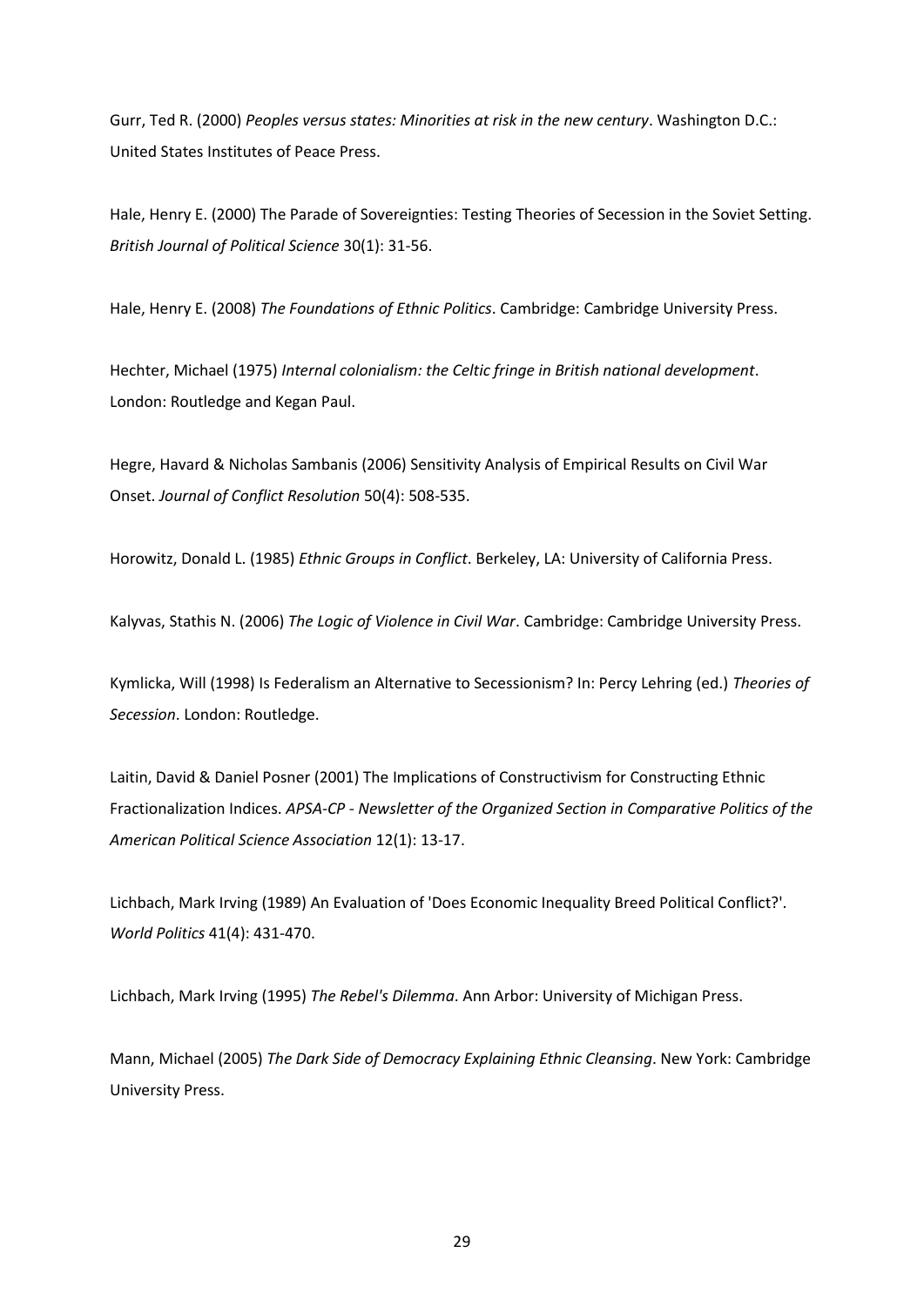McGarry, John & Brendan O'Leary (2003) Federation, Conflict Regulation and National and Ethnic Power-Sharing. Paper presented at the 2003 Annual Meeting of the American Political Science Association, August 2003.

Min, Brian; Lars-Erik Cederman & Andreas Wimmer (2008) Ethnic Power Relations: A New Dataset on Access to State Power of Politically Relevant Ethnic Groups, 1946-2005. Paper presented at the Annual Meeting of the American Political Science Association, August 28-31,2008, Boston, MA.

Moore, Barry Jr. (1966) *Social Origins of Dictatorship and Democracy*. Boston: Beacon Press.

Muller, Edward N. (1985) Income Inequality, Regime Repressiveness, and Political Violence. *American Sociological Review* 50(1): 47-61.

Muller, Edward N. & Mitchell A. Seligson (1987) Inequality and Insurgency. *American Political Science Review* 81(2): 425-451.

Nordhaus, William D. (2006) Geography and Macroeconomics: New Data and New Findings. *Proceedings of the National Academy of Sciences* 103(10): 3510-3517.

Nordlinger, Eric A. (1972) *Conflict Regulation in Divided Societies*. Cambridge MA: Harvard University - Center for International Affairs.

Østby, Gudrun (2008) Polarization, Horizontal Inequalities and Violent Civil Conflict. *Journal of Peace Research* 45: 143-162.

Østby, Gudrun (2009) Inequalities, the Political Environment and Civil Conflict: Evidence from 55 Developing Countries. In: Frances Stewart (ed.) *Horizontal Inequalities and Conflict: Understanding Group Violence in Multiethnic Societies*. Houndmills: Palgrave Macmillan.

Østby, Gudrun; Ragnhild Nordås & Jan Ketil Rød (2009) Regional Inequalities and Civil Conflict in Sub-Saharan Africa. *International Studies Quarterly* 53: 301-324.

Petersen, Roger D. (2002) *Understanding Ethnic Violence - Fear, Hatred, and Resentment in Twentieth-Century Eastern Europe*. New York: Cambridge University Press.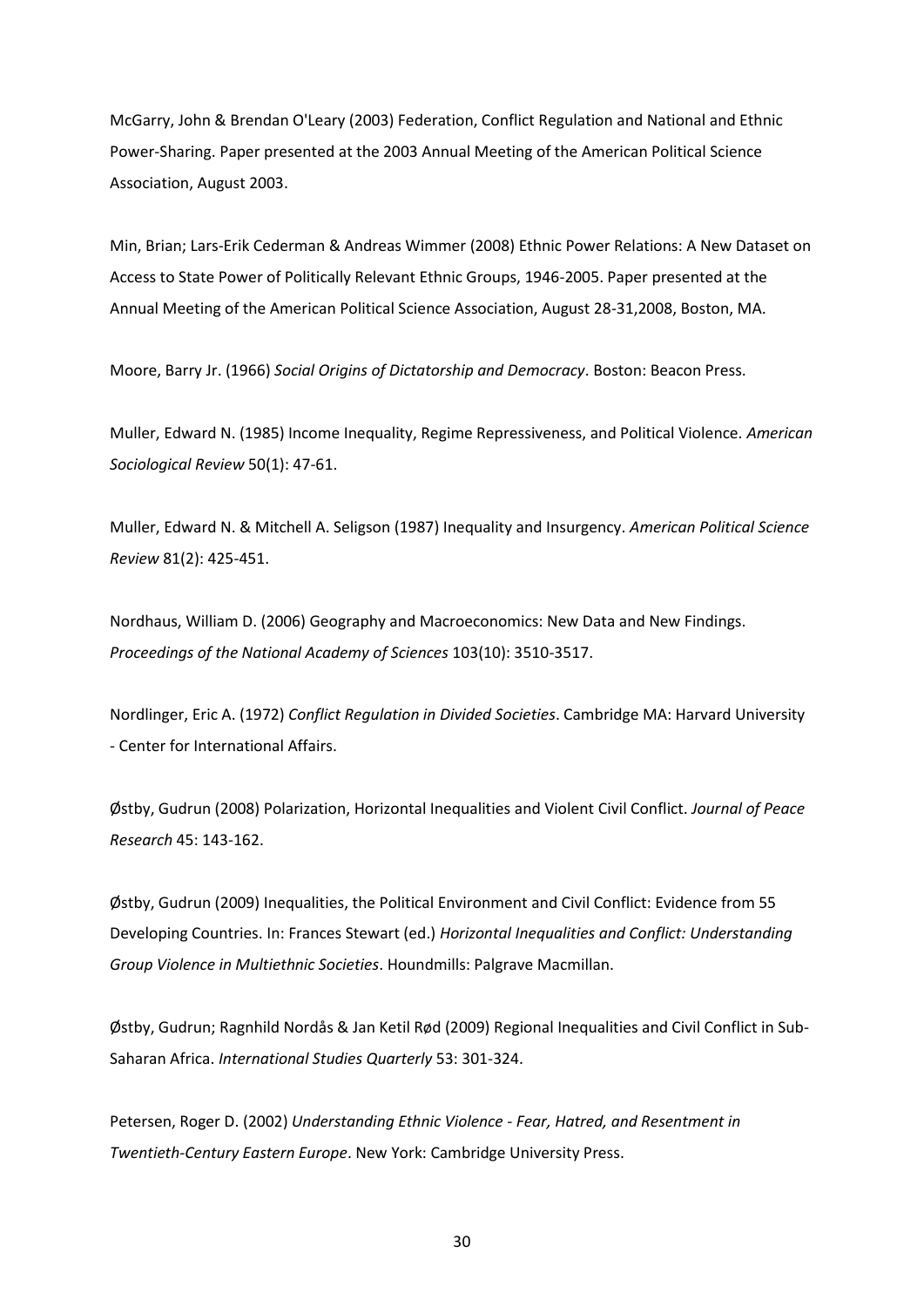Roeder, Philip G. (1991) Soviet Federalism and Ethnic Mobilization. *World Politics* 43(2): 196-232.

Roeder, Philip G. (2007) *Where Nation-States Come From: Institutional Change in the Age of Nationalism*. Princeton, Oxford: Princeton University Press.

Russett, Bruce M. (1964) Inequality and Instability: The Relation of Land Tenure to Politics. *World Politics* 16(3): 442-454.

Sambanis, Nicholas & Branko Milanovic, 2009. *Explaining the demand for sovereignty*. Working Paper.

Scott, James C. (1976) *The Moral Economy of the Peasant: Rebellion and Subsistence in Southeast Asia*. New Haven: Yale University Press.

Snyder, David & Charles Tilly (1972) Hardship and Collective Violence in France, 1830 to 1960. *American Sociological Review* 37(5): 520-532.

Snyder, Jack (2000) *From Voting To Violence: Democratization and Nationalist Conflict*. New York: Norton.

Stewart, Frances (2009) General Introduction, including main hypotheses to be investigated. In: Frances Stewart (ed.) *Horizontal Inequalities and Conflict: Understanding Group Violence in Multiethnic Societies*. Houndmills: Palgrave Macmillan.

Stewart, Frances & Arnim Langer (2009) Horizontal Inequalities: Explaining Persistence and Change. In: Frances Stewart (ed.) *Horizontal Inequalities and Conflict: Understanding Group Violence in Multiethnic Societie*. Houndmills: Palgrave Macmillan.

Tilly, Charles (1999) *Durable inequality*. Berkeley and Los Angeles: University of California Press.

Treisman, Daniel (1997) Russia's "Ethnic Revival": The Separatist Activism fo Regional Leaders in a Postcommunist Order. *World Politics* 41(2): 212-249.

Walter, Barbara (2006) Building Reputation: Why Governments Fight Some Separatists but Not Others. *American Journal of Political Science* 50(2): 313-330.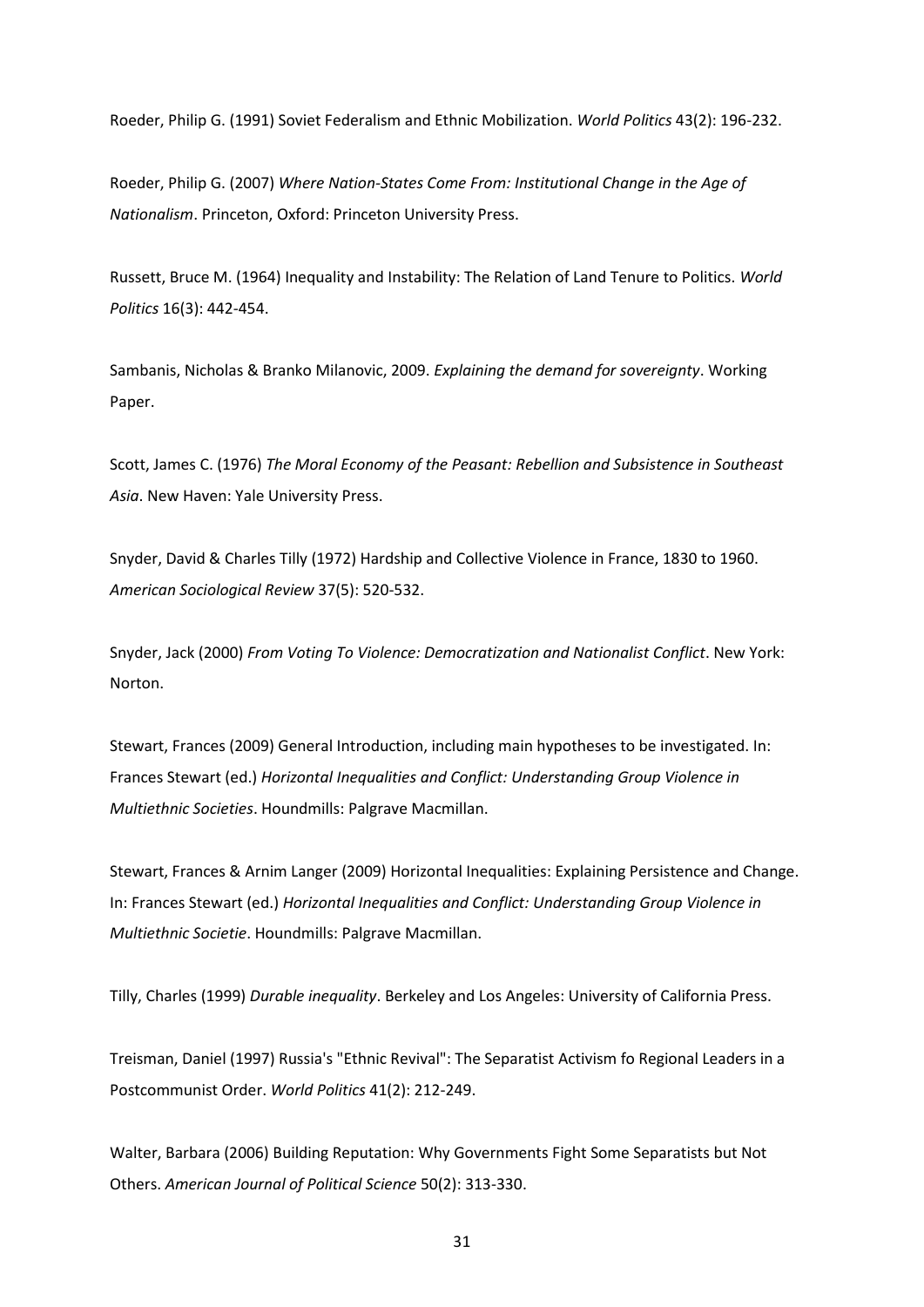Walter, Barbara (2009) *Reputation and Civil War: Why Separatist Conflicts Are So Violent*. Cambridge: Cambridge University Press.

Weede, Erich (1987) Some New Evidence on Correlates of Political Violence: Income Inequality, Regime Repressiveness, and Economic Development. *European Sociological Review* 3(2): 97-108.

Wimmer, Andreas (2002) *Nationalist Exclusion and Ethnic Conflict*. Cambridge: Cambridge University Press.

Wucherpfennig, Julian; Nils B. Weidmann, Lars-Erik Cederman & Andreas Wimmer (2010) Politically Relevant Ethnic Groups across Space and Time: Introducing the GeoEPR Dataset. *Forthcoming in the Journal of Conflict Management and Peace Science*.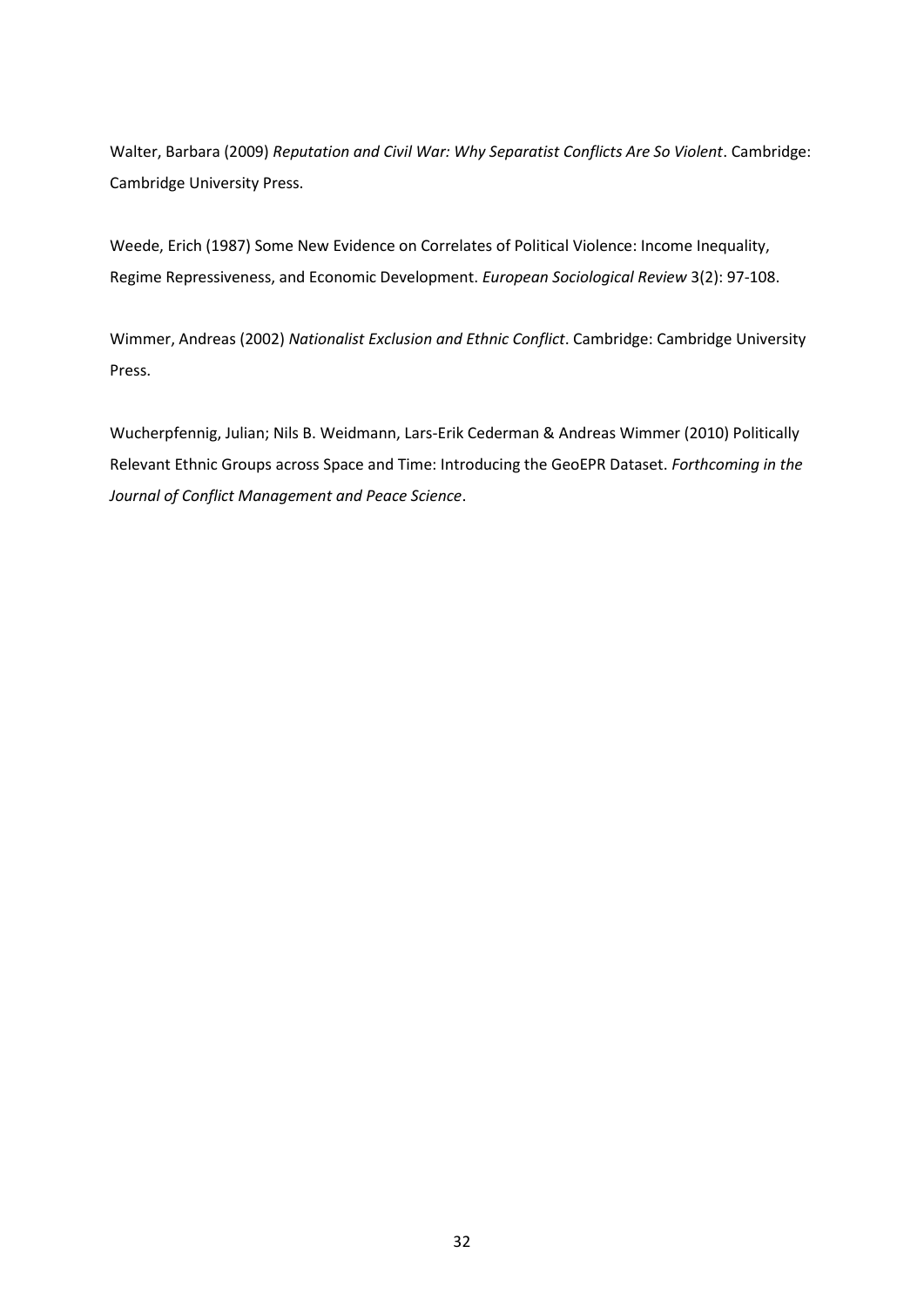## **Bibliographical statements**

CHRISTA DEIWIKS, b. 1979, MSc in Cognitive Science (University of Osnabrueck, 2004), MA in Comparative and International Studies (ETH Zurich, 2008); PhD candidate in Political Science, International Conflict Research (ETH Zurich, 2008-); current main interest: ethnofederalism, ethnic conflict, conflict resolution.

LARS-ERIK CEDERMAN, b. 1963, PhD in Political Science (University of Michigan, Ann Arbor, 1994); Professor of International Conflict Research, ETH Zürich (2003-present); Research Associate, Centre for the Study of Civil War, PRIO (2008-present). Author of *Emergent Actors in World Politics* (Princeton University Press, 1997) and recent articles in *International Studies Quarterly, Journal of Conflict Resolution*, and *World Politics*.

KRISTIAN SKREDE GLEDITSCH, b. 1971, PhD in Political Science (University of Colorado, Boulder, 1999); Professor, Department of Government, University of Essex (2005-present); Research Associate, Centre for the Study of Civil War, PRIO (2003-present). Author of *All International Politics is Local: The Diffusion of Conflict, Integration, and Democratization* (University of Michigan Press, 2002) and recent articles in *International Studies Quarterly, Journal of Conflict Resolution*, and *World Politics*.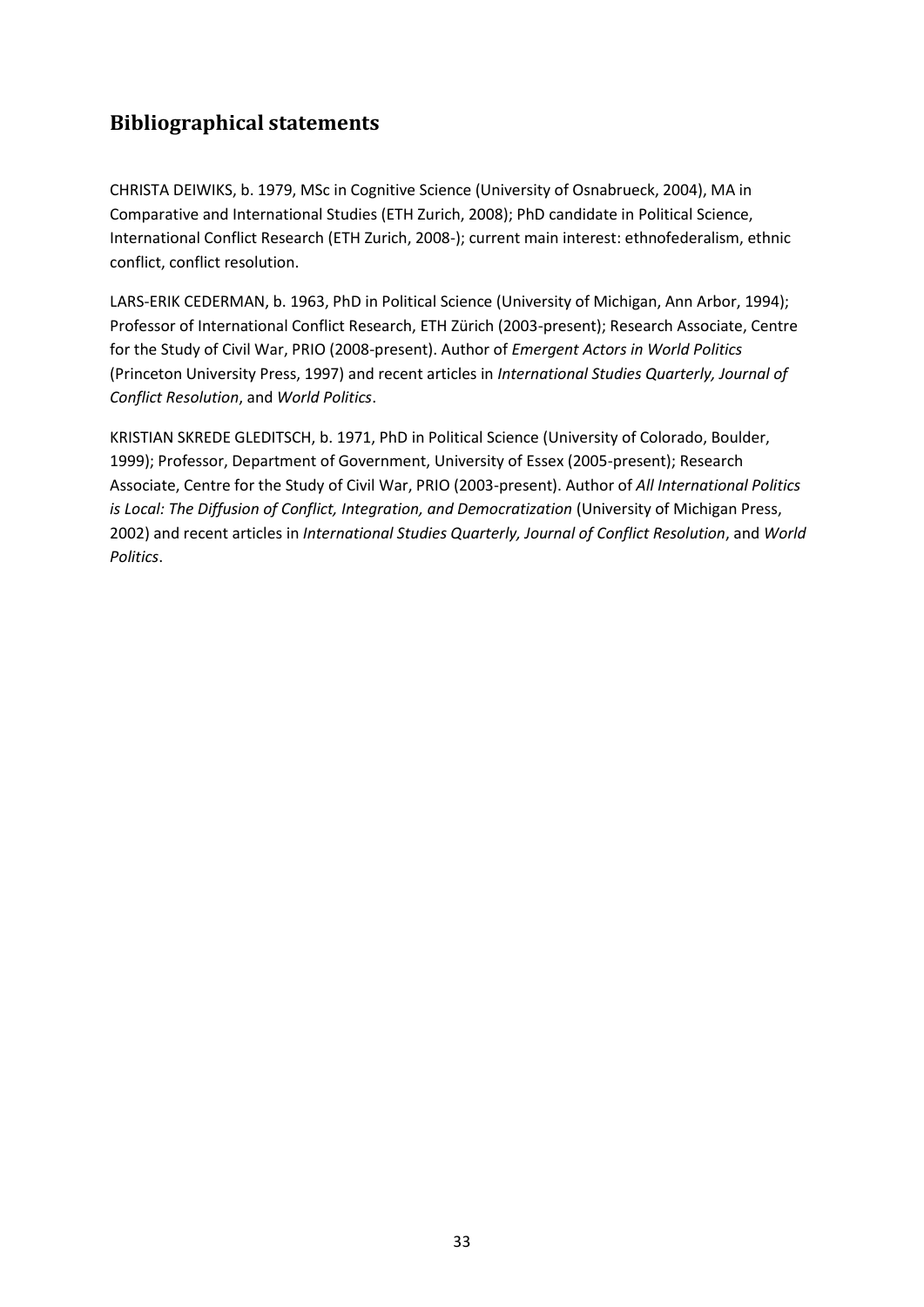# **Tables and Figures**

|                    | (1)          | (2)           | (3)            | (4)          |
|--------------------|--------------|---------------|----------------|--------------|
|                    | TSCS:        | TSCS:         | TSCS:          | TSCS:        |
|                    | Symmetrical  | Symmetrical   | Symmetrical    | Asymmetrical |
|                    | model        | model +       | model + Excl., | model        |
|                    |              | Excluded      | Reg. Autonomy  |              |
|                    |              |               |                |              |
| Inequality         | 1.786***     | $1.673***$    | $1.787***$     |              |
|                    | (0.227)      | (0.212)       | (0.223)        |              |
| Inequality (high)  |              |               |                | $1.206***$   |
|                    |              |               |                | (0.198)      |
| Inequality (low)   |              |               |                | $1.134***$   |
|                    |              |               |                | (0.168)      |
| Excluded           |              | $2.230**$     | 1.867*         | 1.824*       |
|                    |              | (0.805)       | (0.725)        | (0.827)      |
| Reg. Autonomy      |              |               | $0.942**$      | $1.059**$    |
|                    |              |               | (0.329)        | (0.331)      |
| Previous conflict  | $3.445***$   | $2.622***$    | $2.320***$     | $2.337***$   |
|                    | (0.488)      | (0.464)       | (0.401)        | (0.431)      |
| GDP per capita     | $-0.776***$  | $-0.642**$    | $-0.723***$    | $-0.741***$  |
| (country, logged)  | (0.233)      | (0.217)       | (0.194)        | (0.213)      |
| Population density | $1.266***$   | $1.337***$    | $1.408***$     | 1.366***     |
| (country, logged)  | (0.176)      | (0.152)       | (0.148)        | (0.158)      |
| Peace years        | 0.154        | 0.165         | 0.204          | 0.201        |
|                    | (0.108)      | (0.116)       | (0.139)        | (0.144)      |
| Spline 1           | $0.00153**$  | $0.00174**$   | $0.00175*$     | $0.00170*$   |
|                    | (0.000571)   | (0.000548)    | (0.000695)     | (0.000763)   |
| Spline 2           | $-0.00151**$ | $-0.00186***$ | $-0.00173***$  | $-0.00167**$ |
|                    | (0.000477)   | (0.000384)    | (0.000415)     | (0.000510)   |
| Spline 3           | 0.000847**   | $0.00112***$  | 0.000977 ***   | 0.000936 *** |
|                    | (0.000265)   | (0.000243)    | (0.000156)     | (0.000230)   |
| Constant           | $-2.464***$  | $-3.840***$   | $-3.890***$    | $-5.302***$  |
|                    | (0.449)      | (0.918)       | (1.002)        | (0.987)      |
|                    |              |               |                |              |
| ${\sf N}$          | 8,041        | 8,041         | 8,041          | 8,041        |

Table I. Rare-events logit regression results with secessionist conflict onset as dependent variable

Country-clustered standard errors in parenthesis

\*\*\* significant at 0.1%; \*\* significant at 1%; \* significant at 5%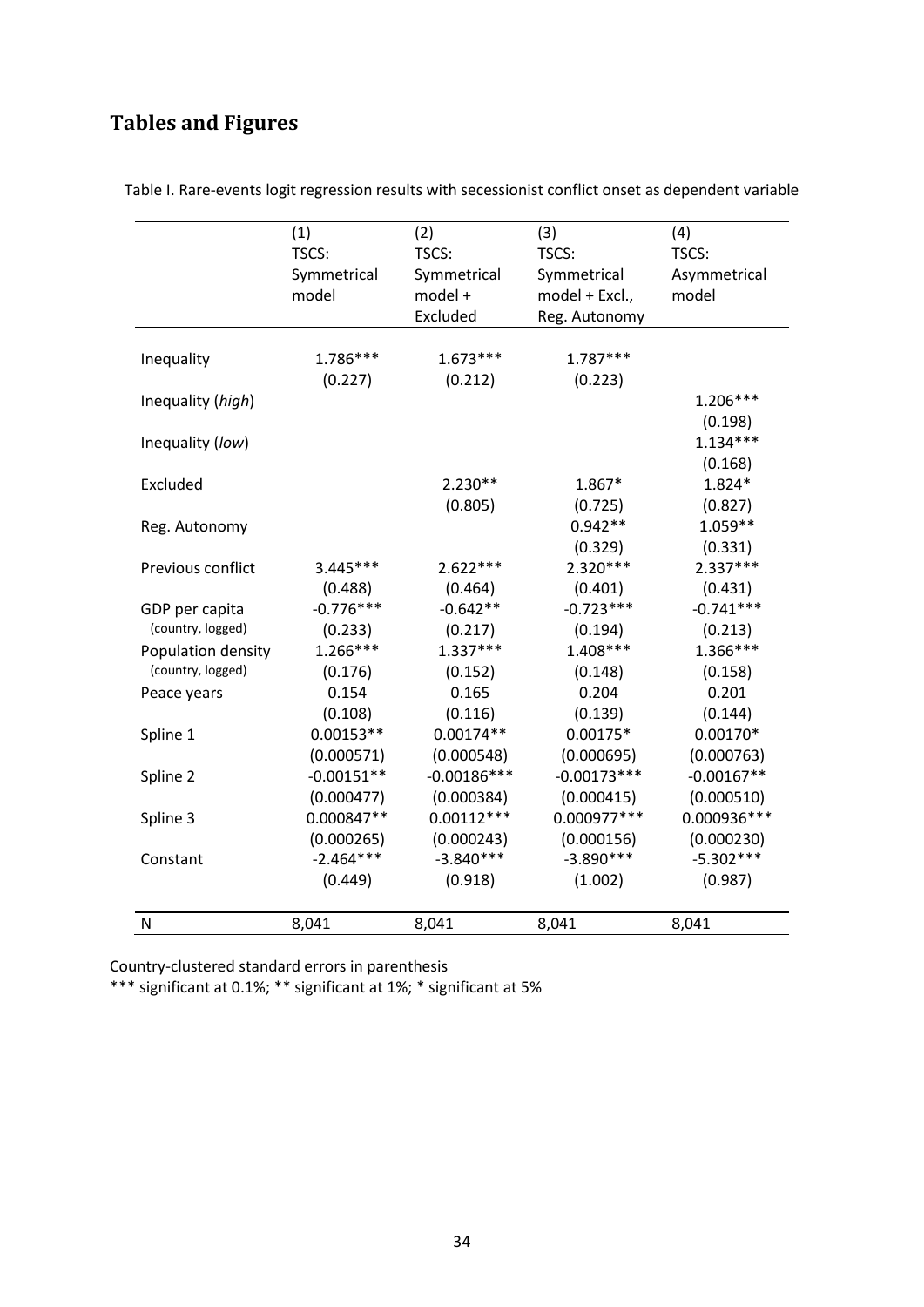|                      | (5)         | (6)              | (7)         | (8)               |
|----------------------|-------------|------------------|-------------|-------------------|
|                      | CS: 1991,   | CS: 1991, global | TSCS:       | TSCS: Using a GDP |
|                      | federations |                  | 1946-2005,  | measure excluding |
|                      |             |                  | federations | oil               |
|                      |             |                  |             |                   |
| Inequality (high)    | 1.390*      | $0.365**$        | $0.790***$  |                   |
|                      | (0.623)     | (0.139)          | (0.161)     |                   |
| Inequality (low)     | $1.237***$  | $0.105***$       | $0.658***$  |                   |
|                      | (0.693)     | (0.0218)         | (0.0718)    |                   |
| Inequality excl. oil |             |                  |             | $1.616***$        |
| (high)               |             |                  |             | (0.434)           |
| Inequality excl. oil |             |                  |             | $1.279***$        |
| (low)                |             |                  |             | (0.213)           |
| Oil revenue          |             |                  |             | 0.000285*         |
|                      |             |                  |             | (0.000134)        |
| Excluded             |             | 1.890            | 1.908**     | $2.122**$         |
|                      |             | (0.982)          | (0.631)     | (0.744)           |
| Reg. Autonomy        |             | 1.050*           | $0.703**$   | $0.949**$         |
|                      |             | (0.466)          | (0.260)     | (0.317)           |
| Federation           |             | $2.261***$       |             |                   |
| (country)            |             | (0.638)          |             |                   |
| Previous conflict    |             |                  | 1.666***    |                   |
|                      |             |                  | (0.357)     |                   |
| GDP per capita       | $-.723*$    | $-0.565**$       | $-0.529***$ | $-0.822***$       |
| (country, logged)    | (0.282)     | (0.179)          | (0.160)     | (0.229)           |
| Population density   | $1.07***$   | $0.705*$         | $0.726***$  | $1.526***$        |
| (country, logged)    | (0.314)     | (0.288)          | (0.138)     | (0.254)           |
| Post-Cold War        |             |                  | $0.764*$    | $2.261***$        |
|                      |             |                  | (0.314)     | (0.417)           |
| Peace years          |             |                  | $-0.0584$   | 0.214             |
|                      |             |                  | (0.103)     | (0.151)           |
| Spline 1             |             |                  | 0.000346    | $0.00182*$        |
|                      |             |                  | (0.000677)  | (0.000801)        |
| Spline 2             |             |                  | $-0.000733$ | $-0.00174**$      |
|                      |             |                  | (0.000579)  | (0.000536)        |
| Spline 3             |             |                  | $0.000619*$ | 0.000944 ***      |
|                      |             |                  | (0.000281)  | (0.000245)        |
| Constant             | $-0.974$    | $-4.222***$      | $-5.473***$ | $-5.303***$       |
|                      | (.522)      | (.925)           | (0.665)     | (1.087)           |
|                      |             |                  |             |                   |
| N                    | 544         | 2,275            | 26,525      | 8,041             |

Country-clustered standard errors in parenthesis: \*\*\* significant at 0.1%; \*\* significant at 1%; \* significant at 5%. Dependent variable in models (5) and (6) is secessionist conflict onset in the period 1991-2005; dependent variable in models (7) and (8) is as in models 1-4 (Table I).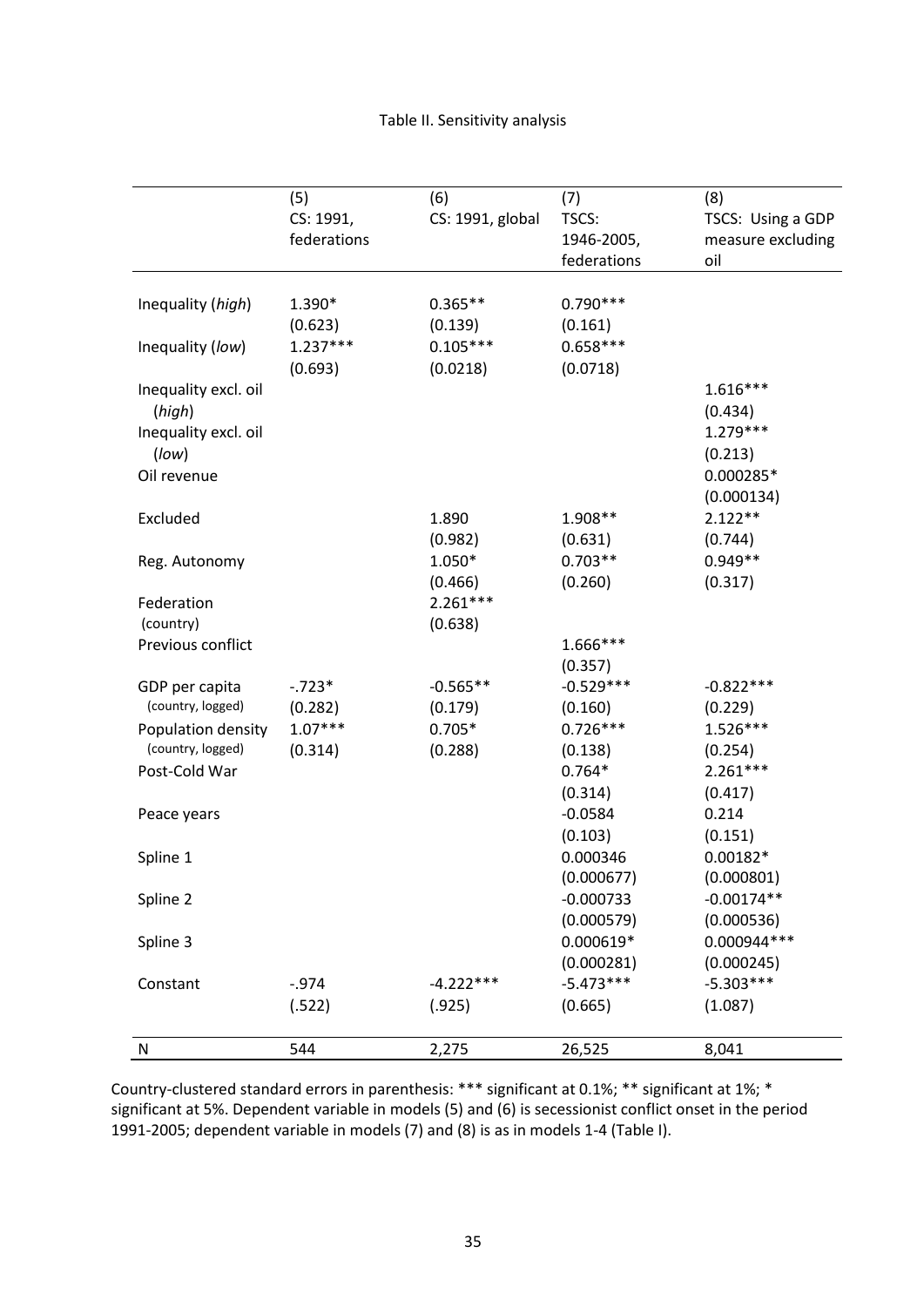

Figure 1. Inequality measures for regions in the UK in 1990. An inequality ratio below 1 denotes comparably poor regions, while values above 1 denote comparably rich regions



Figure 2. Inequality measures for regions in Yugoslavia in 1990. An inequality ratio below 1 denotes comparably poor regions, while values above 1 denote comparably rich regions